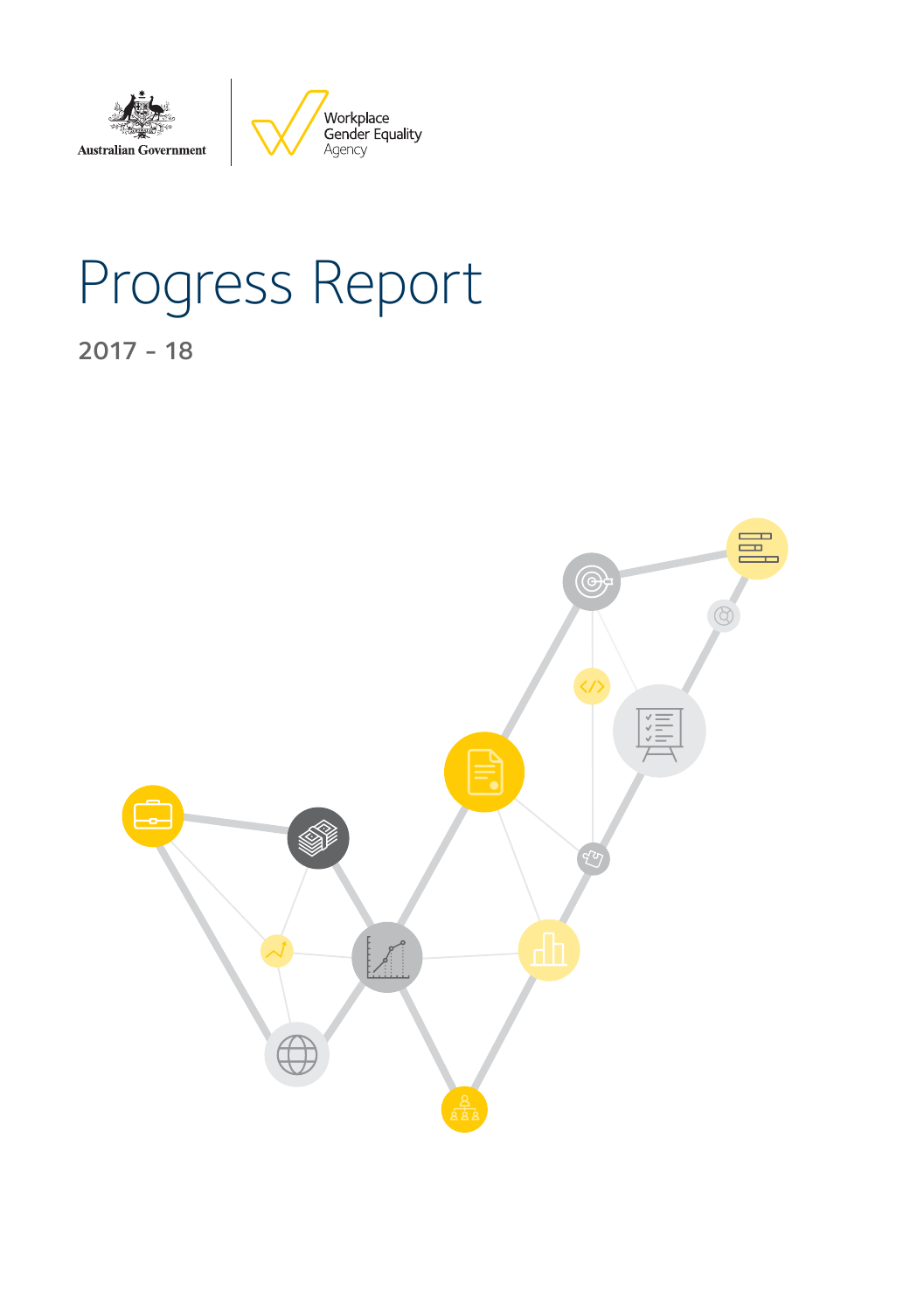ISSN: 2208-0430

Online ISSN: 2651-9933

© Commonwealth of Australia 2019

All material presented in this publication is provided under a Creative Commons Attribution 3.0 Australia (https://creativecommons.org/licenses/by/3.0/au/deed.en) licence.

For the avoidance of doubt, this means this licence only applies to material as set out in this document. The details of the relevant licence conditions are available on the Creative Commons website (accessible using the links provided) as is the full legal code for the CC BY 3.0 AU licence (http://creativecommons.org/licenses/by/3.0/legalcode)

Use of the Coat of Arms

The terms under which the Coat of Arms can be used are detailed in the 'It's an Honour' section of the Department of the Prime Minister and Cabinet website: www.pmc.gov.au/government/its-honour

Contact us Enquiries regarding the licence and any use of this document are welcome at:

Workplace Gender Equality Agency GPO Box 4917 Sydney NSW 2001 Telephone (02) 9432 7000 www.wgea.gov.au

For any enquiries about the progress report, please contact:

Kate Lee Engagement Executive Manager kate.lee@wgea.gov.au

An electronic copy of this report is available at: https://www.wgea.gov.au/sites/default/files/documents/wgea-progress-report-2017-18.pdf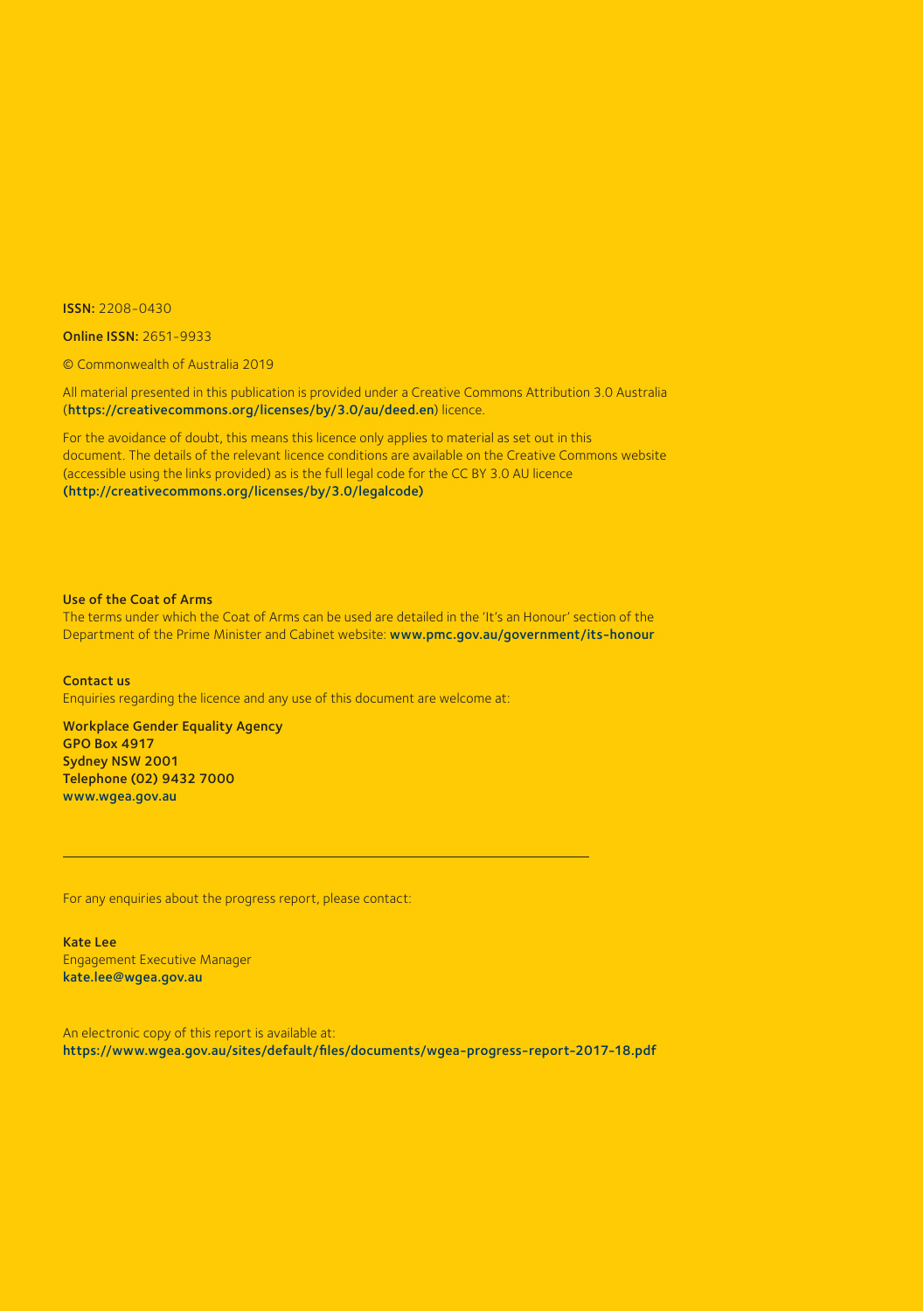# **Contents**

#### Progress Report 2017-18

| Foreword from the Director                                                   | 3                       |
|------------------------------------------------------------------------------|-------------------------|
| Purpose of the report                                                        | $\overline{\mathbf{A}}$ |
| Executive summary                                                            | 5                       |
| About the Agency                                                             | 7                       |
| Reporting under the Act                                                      | 10                      |
| Progress achieved in relation to the GEIs                                    | 11                      |
| Performance against minimum standards                                        | 23                      |
| Improving reporting and data collection                                      | 24                      |
| Data governance, policies and procedures                                     | 25                      |
| Recommendations to improve and streamline gender equality reporting and data | 26                      |
| Strengthening compliance mechanisms                                          | 31                      |
| Additional observations                                                      | 32                      |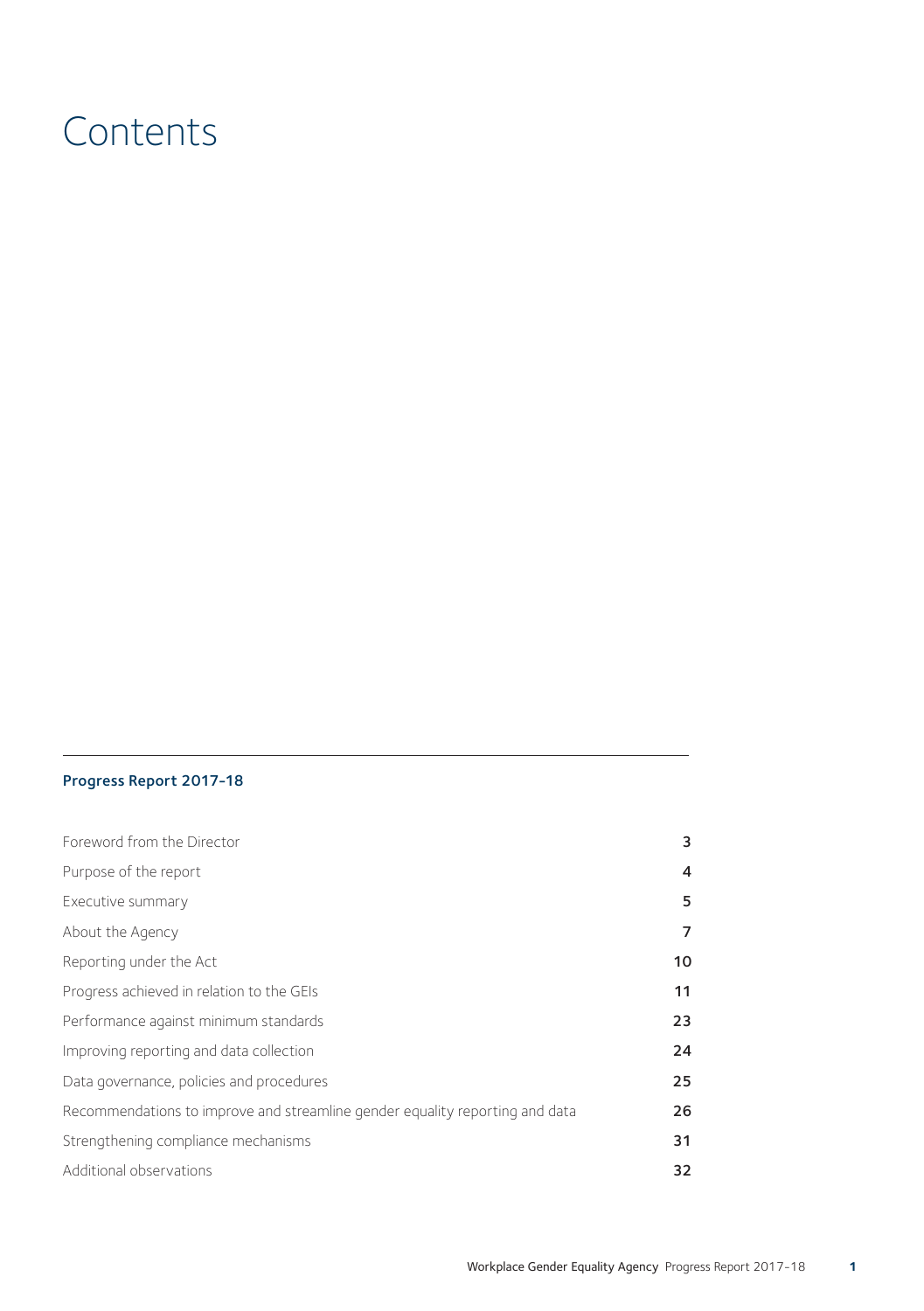



GPO Box 4917 Sydney NSW 2001

www.wgea.gov.au

ABN 47 641 643 874

27 February 2019

Hon Kelly O'Dwyer MP Minister for Women Parliament House Canberra ACT 2600

Dear Minister

I have pleasure in presenting to you this progress report of the Workplace Gender Equality Agency (Agency).

This report has been prepared in accordance with subsection 12(2A) of the Workplace Gender Equality Act <sup>2012</sup> (the Act), which requires the Agency to submit to you, the Minister, a report on the progress achieved in relation to the gender equality indicators in the relevant two-year period.

In accordance with the Act, the report must be submitted as soon as practicable after the end of the two-year period ending on 31 May 2016 and each later two-year period. The Agency's first progress report under the Act (2014-16 Progress Report) was submitted to Senator the Hon Michaelia Cash, as the then Minister for Employment, on 28 February 2017.

Approval was granted by you to provide this report by the end of February 2019, so as to include insights from the 2017-18 reporting data.

Yours sincerely

Libby Lyons Director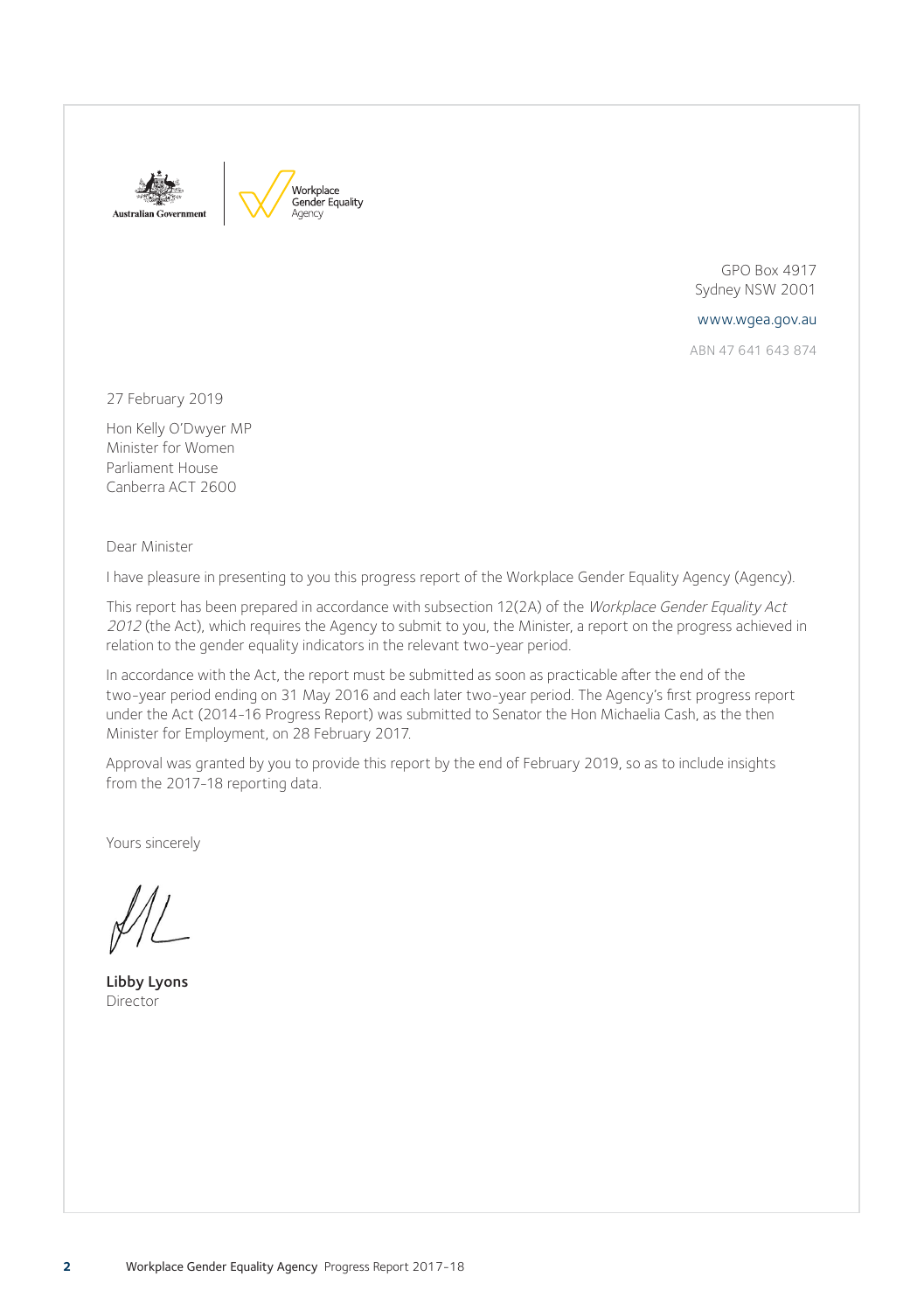# Foreword from the Director

After five years of data collection by the Workplace Gender Equality Agency (the Agency), we have developed a detailed picture of the state of gender equality in organisations across Australia. The results from our datasets emphasise the importance of measuring workplace gender equality. Our data shows that change for the better is happening in Australian workplaces.

Over the five years of reporting, we have seen a strong increase in employer action on gender equality. As employers have taken action, gender equality outcomes have improved and the gender pay gap has declined. There has been solid growth in the number of women moving into management roles and increased employer commitment to promoting flexible work.

The Agency's data also shows the areas where more effort has to be made. Gender segregation remains deeply entrenched across Australian industries, occupations and workplaces and access to employer-funded parental leave has virtually stalled. Although the proportion of women in management has increased, most senior roles, especially at the CEO level, are still dominated by men. Disappointingly, there has been virtually no improvement in the number of women around Australia's boardroom tables. However, despite the frustrating lack of progress in some areas, the many positive trends in our data make me hopeful and optimistic about the ongoing momentum for gender equality in Australia.

There has also been growing international interest in the Agency's work and Australia's approach to gender equality reporting and data collection. A number of countries and individual organisations contacted the Agency for information, advice and guidance. I delivered presentations at the UN Committee on the Status of Women in New York, at the Fourth Global Forum on Business for Gender Equality in Santiago, Chile and visited Argentina to attend the W20 Summit. I also visited Singapore for the Singapore-Australia High Level Women's Dialogue and Vietnam, Japan and Korea to help the Department of Foreign Affairs and Trade (DFAT) with the work they are doing to promote gender equality in the region.

The release of our fourth and fifth comprehensive sets of workplace data in 2017 and 2018 generated significant media and public interest. Both received extensive media coverage in all the major metropolitan newspapers and many TV, radio and online outlets. Subsequent launch events were held in every state and the ACT and attracted over 1000 people in both years. These events were held in partnership with the Committee for Economic Development for Australia (CEDA) in 2017 and the Australian British Chamber of Commerce in 2018.

The Agency's data over the first five years has provided us with insights and understanding about the policies and practices that are making a difference. The results from our data and the ever-increasing interest in our work show that our efforts to improve gender equality in Australia's workplaces are making a notable difference. What we need to see more of over the coming years is further and targeted employer action to deliver ongoing improvements in gender equality outcomes in Australian workplaces. It is my hope, and indeed my mission, that the Agency's activities continue to deliver meaningful change for all women and men at work in the years ahead.

Libby Lyons Director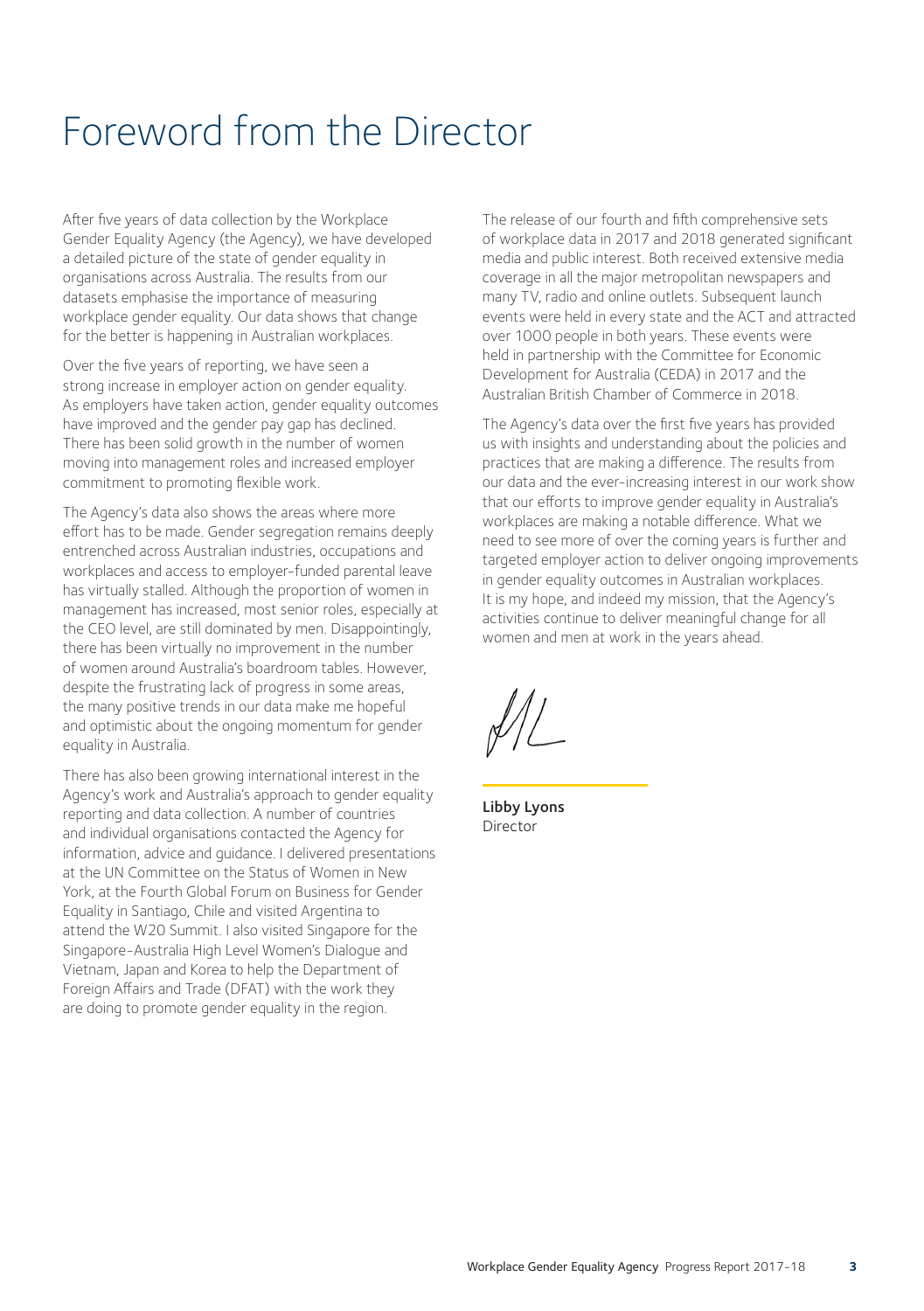# Purpose of the report

This report has been prepared in accordance with subsection 12(2A) of the Workplace Gender Equality Act <sup>2012</sup> (the Act), which requires the Agency to submit to the Minister a report on the progress achieved in relation to the gender equality indicators in the relevant twoyear period. The report must be submitted as soon as practicable after the end of the two-year period ending on 31 May 2016 and each subsequent two-year period.

This report is the second progress report submitted by the Agency under the Act. The Agency's first progress report under the Act (2014-16 Progress Report) was submitted to Senator the Hon Michaelia Cash, as the then Minister for Employment, on 28 February 2017.

This report covers comprehensive workplace data collected from reporting organisations over five reporting periods, being 2013-14, 2014-15, 2015-16, 2016-17 and 2017-18. It also sets out key insights gleaned from the data and feedback received from employers and other interested stakeholders. In order to provide meaningful commentary about issues arising over the last two years of reporting and data analysis, this report covers the five full years of reporting.

The Agency is also required to submit to the Minister an annual report on its operations for the year ending 31 May pursuant to subsection 12(1) of the Act. For information on the Agency and its operations, please refer to the Agency's 2017-2018 annual report.

Under the Act, relevant employers are required to report to the Agency annually. Relevant employers are non-public sector employers with 100 or more employees. Any reference to "employers" in this report means a relevant employer under the Act for reporting purposes (unless otherwise stated). Therefore, the terms 'employer' and 'relevant employer' are used interchangeably (unless otherwise stated).

Any reference to "organisations" or "reporting organisations" in this report means relevant employers that submit reports to the Agency, sometimes on behalf of other entities within their corporate structure.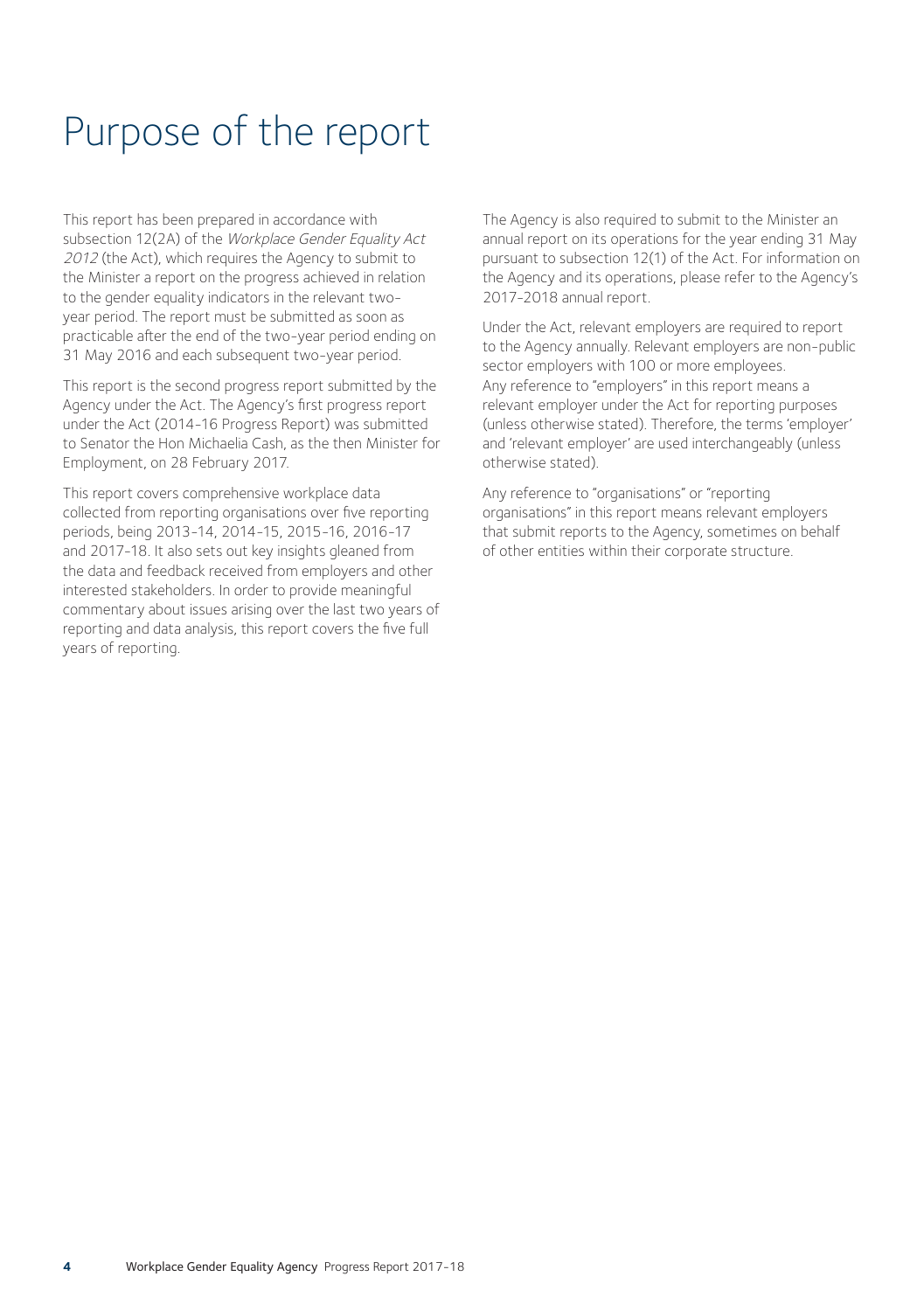# Executive summary

The Act has delivered a comprehensive picture of gender equality across approximately 40% of the Australian workforce for five years.

Since the 2014-16 Progress Report, there has been continued improvement against the key gender equality indicators. The dataset has grown each year and the 2017-18 dataset was the largest since the Agency's inception. The comprehensive nature of the dataset shows areas of good progress and also identifies key indicators as well as industries where progress is slow or has stalled.

The overall gender pay gap has continued to decline. However, there are some significant variances between industries. In the last two reporting periods, the pay gap has decreased steadily in the Financial and Insurance Services sector whereas it has increased in the Health Care and Social Assistance sector and the Construction industry.

In November 2018, the Federal Government announced that it was providing \$8 million to the Agency to upgrade its reporting and data management system to improve reporting on workplace gender equality in Australia.

This announcement addresses some of the frustrations experienced by reporting organisations about the cumbersome nature of the reporting system. The upgraded system will enable the Agency to better sort and analyse the data collected, allow for the submission of voluntary data, streamline the reporting process, and reduce the time and cost to business of reporting to the Agency. It will also enable public sector employers to voluntarily report on their pay gaps for the first time, potentially increasing the size of the Agency's dataset to approximately 75% of Australian employees, from the current 40%.

The Agency's data provides an invaluable tool for researchers and policy makers. During the period since the 2014-16 Progress Report, our research partnerships deepened our understanding of how to achieve workplace gender equality in Australia. The ongoing partnership with the Bankwest Curtin Economics Centre (BCEC) produced two Gender Equity Insight reports providing detailed analyses of the Agency's data. In 2016, the Agency partnered with the Diversity Council of Australia and KPMG on a detailed analysis of the causes of the national gender pay gap. In 2017, the Agency collaborated with McKinsey & Company and the Business Council of Australia to produce Women in Leadership: Lessons from Australian companies leading the way: a ground-breaking report identifying how high-performing companies had 10 common practices that they utilised to improve women's career progression and increase the representation of women in leadership.

As the size and scope of the dataset has matured, the Agency has observed that there are a number of changes that should be made in order to provide a more detailed and comprehensive picture of gender equality in Australian workplaces. Many of these issues were raised in the 2014-16 Progress Report and remain unchanged.

Over the course of five years of full reporting under the Act, insights have been gleaned from the reporting process, the data collected, and feedback from employers and other interested stakeholders. Drawing on these insights, in this report, the Agency makes a number of recommendations to improve and streamline gender equality reporting and data, as well as to strengthen compliance mechanisms. These are summarised below:

- 1. Consideration should be given to reviewing the minimum standards to drive improvement in areas beyond sex-based harassment and discrimination.
- 2. Relevant employers be required to submit reports in unit level data.
- 3. Relevant employers be required to report on data as it relates to individual entities within corporate structures, not as it relates to the group hierarchy.
- 4. Relevant employers be required to give information on when they selected their employee data, specifically:
	- i) A reporting organisation's point-in-time data must be no sooner than six months following the last snapshot date.
	- ii) The snapshot date to be included in the reporting organisation's report.
- 5. Mandatory reporting for all tiers of government should be phased in over time.
- 6. Relevant employers be required to report on the number and gender of people they engage under a contract for services each year (that is, independent contractors).
- 7. Relevant employers be required to provide nonmanager data to the fourth hierarchical structure of the ANZSCO classification structure.
- 8. Relevant employers be required to report on the date of birth of their employees.
- 9. Relevant employers be required to provide the number of hours of engagement of part-time employees.
- 10. Relevant employers be required to report on the number and proportion of employees who have ceased employment within 12 months from returning from parental leave, by gender, employment status and manager/non-manager category.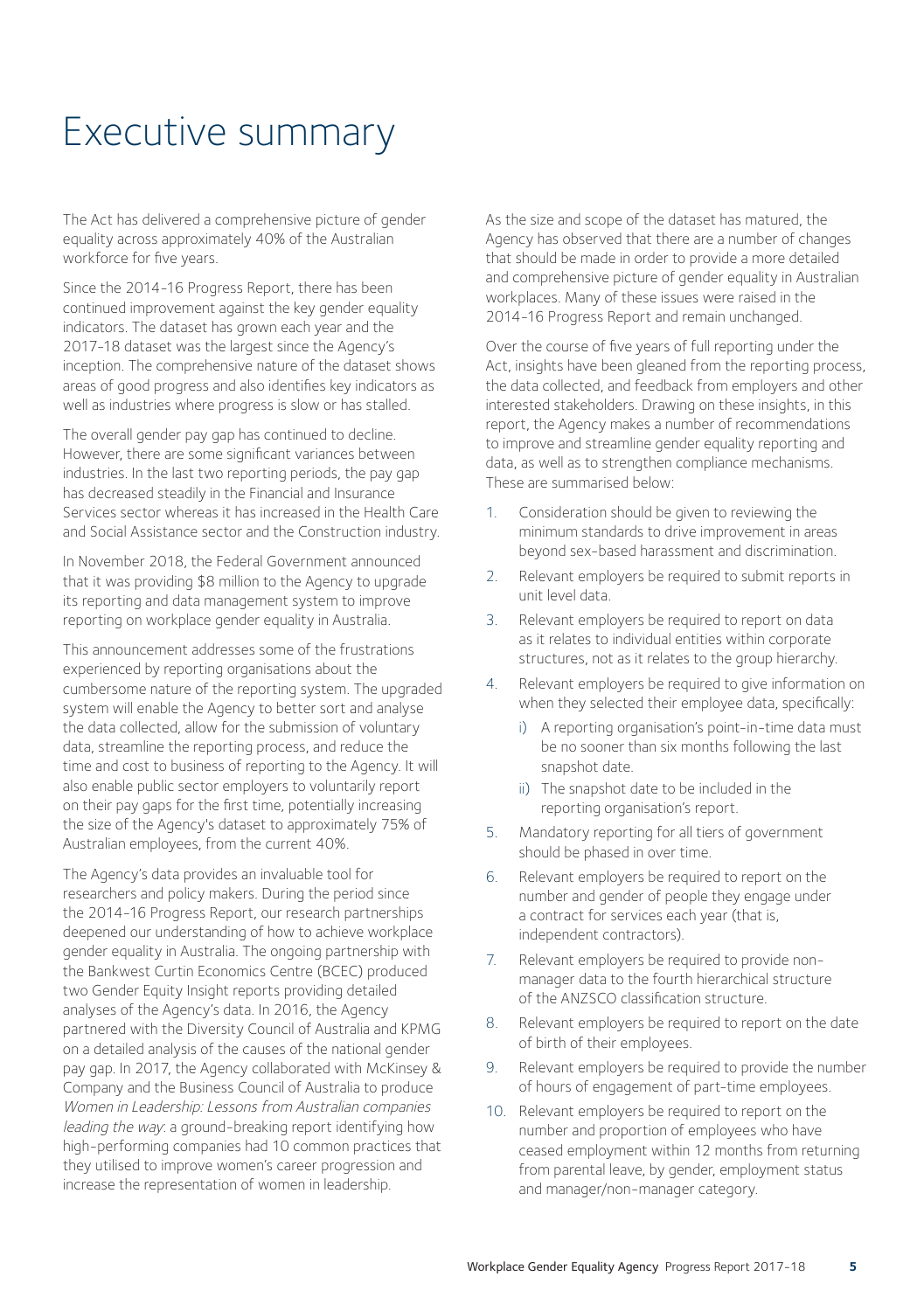- 11. Relevant employers be required to report on the number and proportion of employees who have involuntarily exited the organisation, by gender, employment status and manager/ non-manager category.
- 12. Professional services firms be required to include partners when reporting on promotions, resignations and those who cease employment during, or at the end of, a period of parental leave.
- 13. Partnerships be required to report separately on the number of equity, partial equity and non-equity partners, by gender, employment status and manager category.
- 14. Relevant employers be required to report on whether they pay superannuation while employees are on parental leave, both paid and unpaid.
- 15. Relevant employers be required to report on the provision and frequency of workplace training on sex-based harassment and discrimination for all employees.
- 16. Relevant employers be required to report on the uptake of formal flexible working arrangements.
- 17. Remove the requirement for employers to report on the availability of carer's leave in their workplace.
- 18. Remove the requirement for relevant employers to report on reporting levels to the CEO.
- 19. Removal of the value of the procurement thresholds in the Workplace Gender Equality Procurement Principles.
- 20. Receipt of Commonwealth grants and other financial assistance for reporting organisations be contingent on compliance with the Act.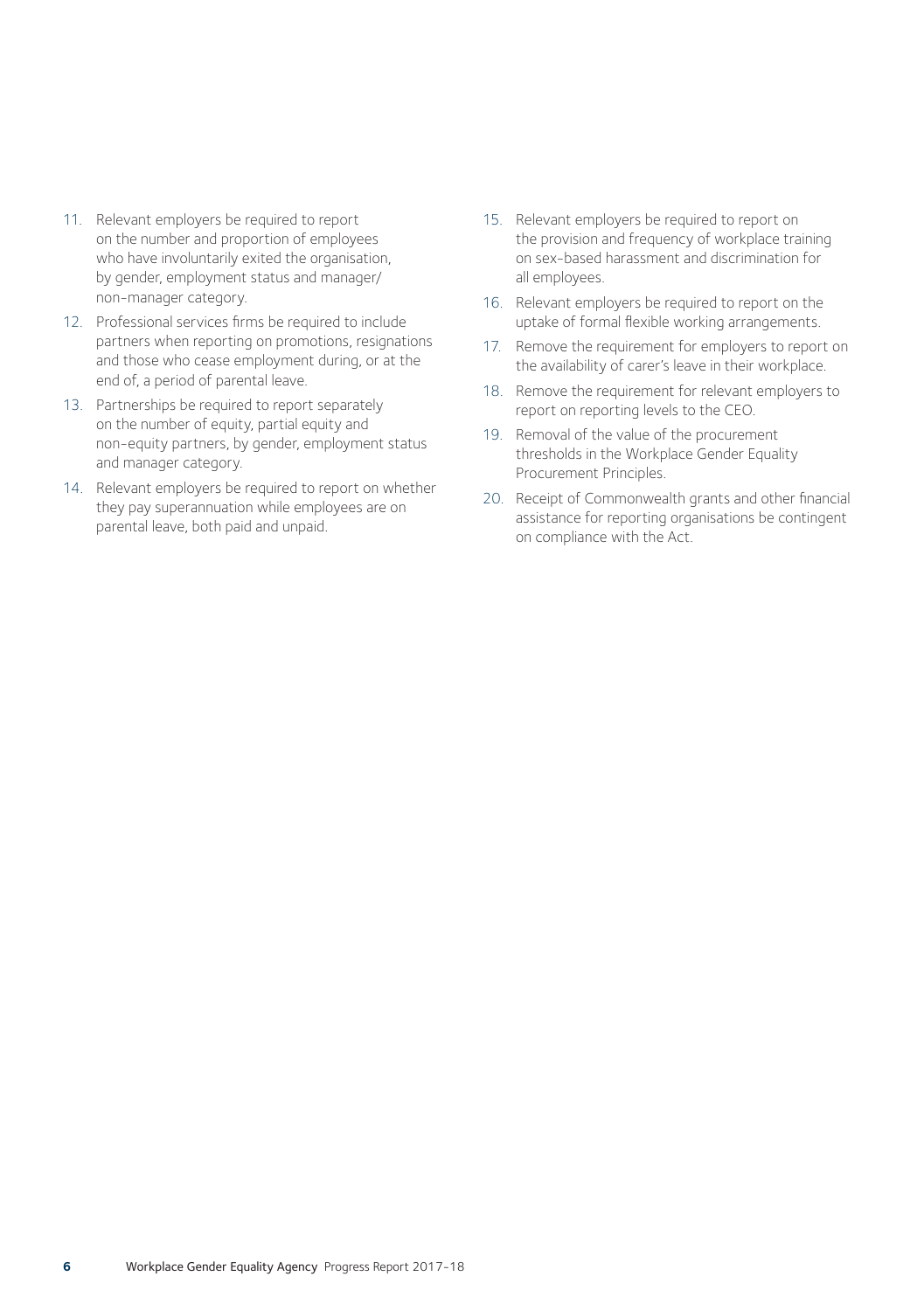# About the Agency

### Purpose

The Agency is charged with promoting and improving gender equality in Australian workplaces, including through the provision of advice and assistance to all employers (not just those required to report to the Agency) and the assessment and measurement of workplace gender data. It is established by the Act.

# Role and functions

The Act outlines the Agency's role and functions as follows:

- **o** advise and assist [all] employers (not just those required to report to the Agency) in promoting and improving gender equality in the workplace
- **o** develop, in consultation with relevant employers and employee organisations, benchmarks in relation to gender equality indicators
- **o** issue quidelines to assist relevant employers to achieve the purposes of the Act
- **o** review compliance with the Act by relevant employers, review public reports lodged by relevant employers and deal with those reports in accordance with the Act
- **o** collect and analyse information provided by relevant employers under the Act to assist the Agency to advise the Minister in relation to legislative instruments made under the Act
- **o** undertake research, educational programs and other programs to promote and improve gender equality in the workplace
- **o** work with employers to maximise the effectiveness of the administration of the Act, including by minimising the regulatory burden on employers
- **o** promote and contribute to the understanding, acceptance and public discussion of gender equality in the workplace
- **o** review the effectiveness of the Act in achieving its purposes
- **o** report to the Minister on such matters in relation to gender equality in the workplace as the Agency thinks fit.

### Resourcing

The Agency operates out of leased accommodation in the Sydney CBD. It has an average staffing level of 30 with an annual appropriation of less than \$5 million including capital funding of approximately \$200,000. In November 2018, the Government announced that it was providing \$8 million to the Agency to upgrade its reporting and data management system to improve reporting on gender equality in Australian workplaces.

# Promoting gender equality

The Agency undertakes a range of activities in support of and in alignment with its legislative mandate to promote and improve workplace gender equality. These include:

- Education: The Agency helps promote gender equality through practical educational materials, case studies, fact sheets, webinars and events. During the period from 2016-2018, the Agency offered a program of webinars to support employers to report annually. Our 2018 reporting webinars and Q&A sessions were attended by 1765 people while our popular gender pay gap statistics fact sheet was regularly downloaded.
- **o** Research: The Agency's research partnerships have deepened our understanding of how to improve workplace gender equality in Australia. During the reporting period, we released two Gender Equity Insight reports with the Bankwest Curtin Economics Centre, partnered with the Diversity Council of Australia and KPMG on a detailed analysis of causes of the national gender pay gap and collaborated with McKinsey & Company and the Business Council of Australia to produce a ground-breaking report presenting evidence-based insights to address the under-representation of women in leadership.
- **o** Employer engagement: The Agency works closely with employers to promote gender equality and highlight best practice. As at January 2019, 158 CEOs and business leaders had signed up to our Pay Equity Ambassador program, committing to analyse their gender pay data and promote the benefits of pay equity to their peers. The Agency engages regularly with this group who, in turn, actively promote the Agency's data and activities among their networks.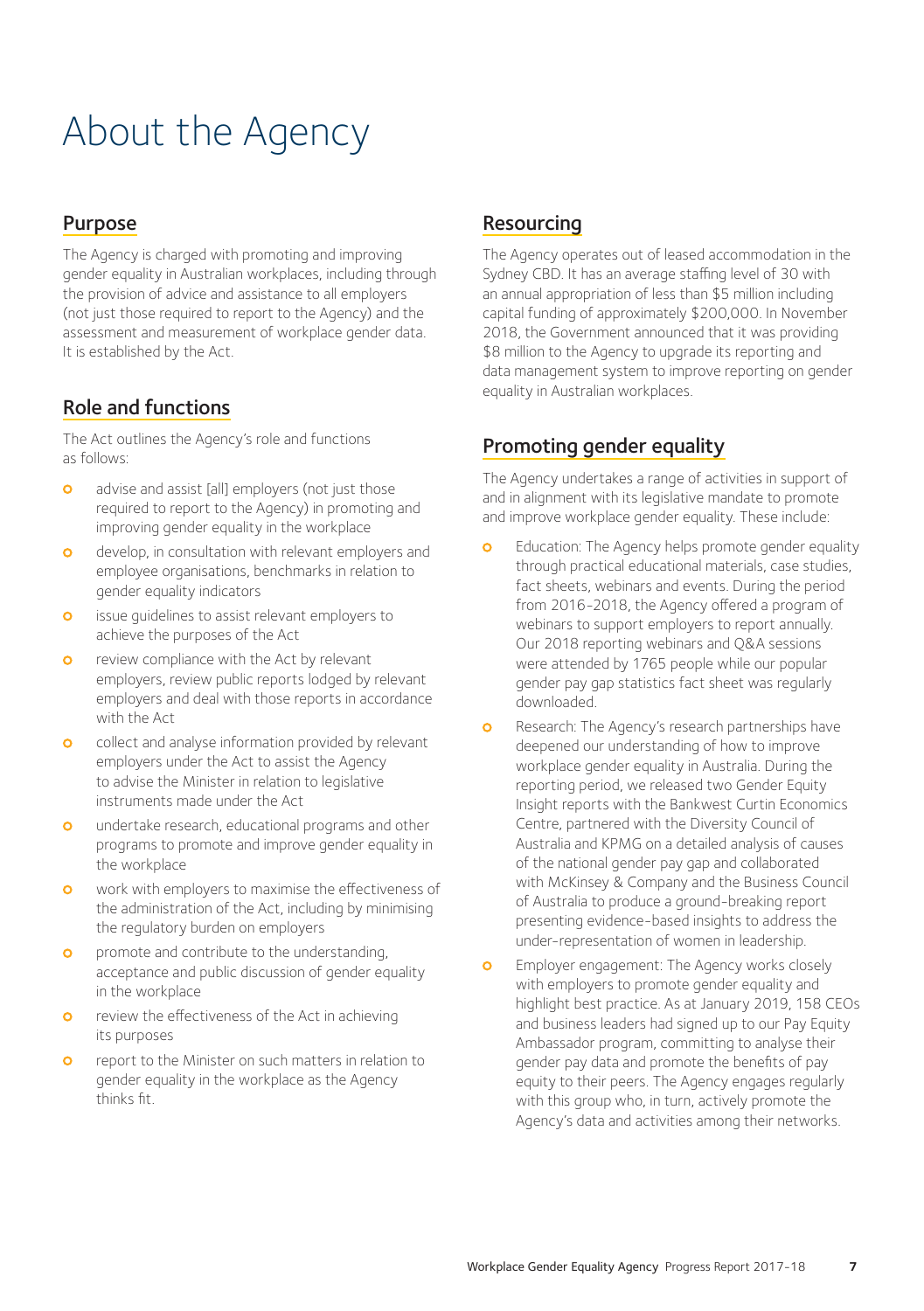**o** WGEA Employer of Choice for Gender Equality (EOCGE) citation: The EOCGE citation is the Agency's leading practice recognition program that is voluntary and separate to compliance with the Act. All employers covered under the Act are able to apply for the citation. As part of the Agency's commitment to continually improving the standard of leading practice in workplace gender equality, the citation is reviewed every five years to ensure it continues to reflect best practice and remains relevant and accessible to employers. In 2017, the Agency undertook a strategic review of the citation and a revised version has been developed and is effective from 2019-20. It reflects findings from the latest academic research into drivers of improved gender equality outcomes and consultation with gender equality experts and practitioners, industry groups and employers. The citation includes criteria under seven focus areas and examines employees' lived experience within individual workplaces.

 The number of employers who meet the EOCGE criteria has grown steadily from 74 in 2013-14 to 120 in 2017-18, reflecting a 62% increase. The Agency regularly consults with employers of choice on key gender equality issues, showcases their initiatives through media, case studies and online channels and holds events to facilitate cross-promotion of ideas.

**o** Speaking engagements: Agency staff are regularly invited to speak about gender equality and the Agency's data at external events. In the 2016-17 and 2017-18 reporting periods, Agency representatives participated in 164 speaking engagements, which included keynote addresses, roundtables and panel discussions. The series of national events for our annual data launches in November 2017 and November 2018 each attracted over 1000 attendees.

- **o** Media outreach: The Agency takes a proactive approach to media engagement, generating regular positive media coverage on issues including the gender pay gap, positive employer initiatives and women and men working in non-traditional industries and roles. The Agency achieved 679 media mentions in 2017-18 which increased to 927 media mentions in 2018-19. There was a similar improvement in the media coverage for the annual national data launch. The 2017 launch generated over 150 print, online and broadcast media items with an estimated reach of nearly six million people while the 2018 launch achieved over 268 print, online and broadcast media items with an estimated reach of almost 10 million people: a 48% increase in coverage and a 10.9% increase in audience reach on the previous year.
- **o** Competitor Analysis Benchmark Reports: The data collected from each employer is converted into customised and confidential Competitor Analysis Benchmark Reports and distributed to compliant reporting organisations. The benchmark reports compare gender equality performance in key areas against comparison groups by industry and size of organisation. In the 2016-17 reporting period, summarised versions of these reports were sent to the CEOs of selected reporting organisations to support stronger engagement with their organisation's benchmark measures and improve gender equality outcomes.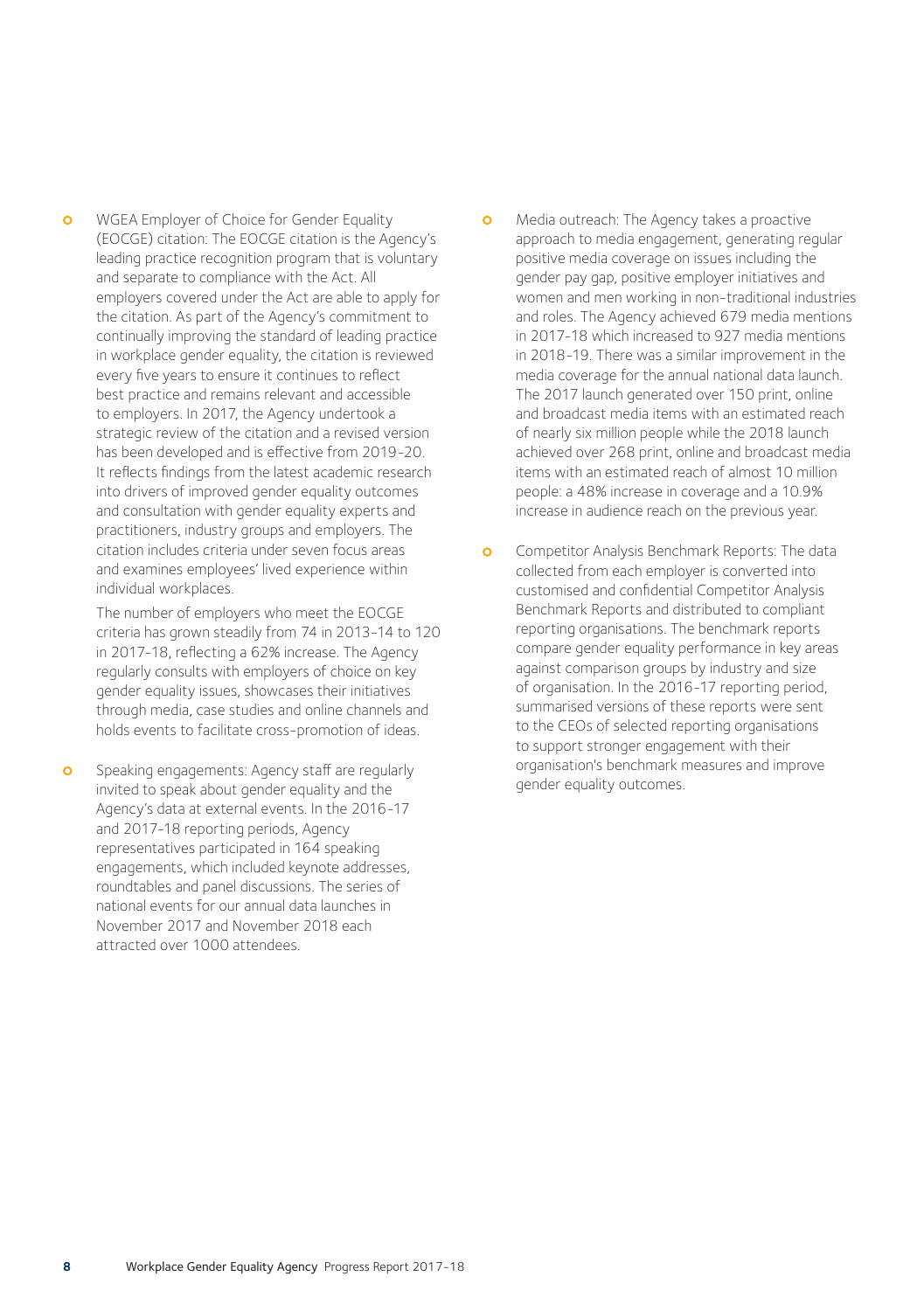- **o** Inter-governmental collaboration: Since the 2014-16 Progress Report, the Agency has worked with the Office for Women to develop a number of measures to meet the objectives of the Women's Workforce Participation Strategy, a government-wide initiative aimed at reducing the workforce gender participation gap by 25% by 2025. These included:
	- expanding gender reporting to the public sector on a voluntary basis
	- expanding the Agency's best-practice recognition program (the WGEA EOCGE citation) to the public sector
	- creation of an awards program to recognise outstanding initiatives
	- inclusion of small and medium enterprises in the Agency's programs.

 In November 2018, the Government announced it was providing \$8 million over four years to fund an upgrade of the Agency's reporting and data management system. Planning for, and design of this new system, will facilitate a fit-for-purpose solution to deliver on these opportunities.

**o** Global reach: The Agency's work and Australia's distinctive approach to workplace gender equality reporting has received increased international interest and recognition. In 2018, the Agency engaged with government officials and delegations from UK, New Zealand, the ASEAN Secretariat, Japan, Chile, Argentina, Vietnam, Kuwait, Sri Lanka, Singapore, South Korea, China and Mauritius. The work of the Agency was highlighted at the United Nations 62nd Commission on the Status of Women in New York, in collaboration with the Business Council of Australia and BHP. The Agency has also been represented at other international fora in Chile, Argentina, Singapore, Vietnam, Japan and Korea. Australia's workplace gender equality reporting scheme was also identified as a comprehensive framework in the Organisation for Economic Co-operation and Development (OECD) report The Pursuit of Gender Equality: An uphill battle. i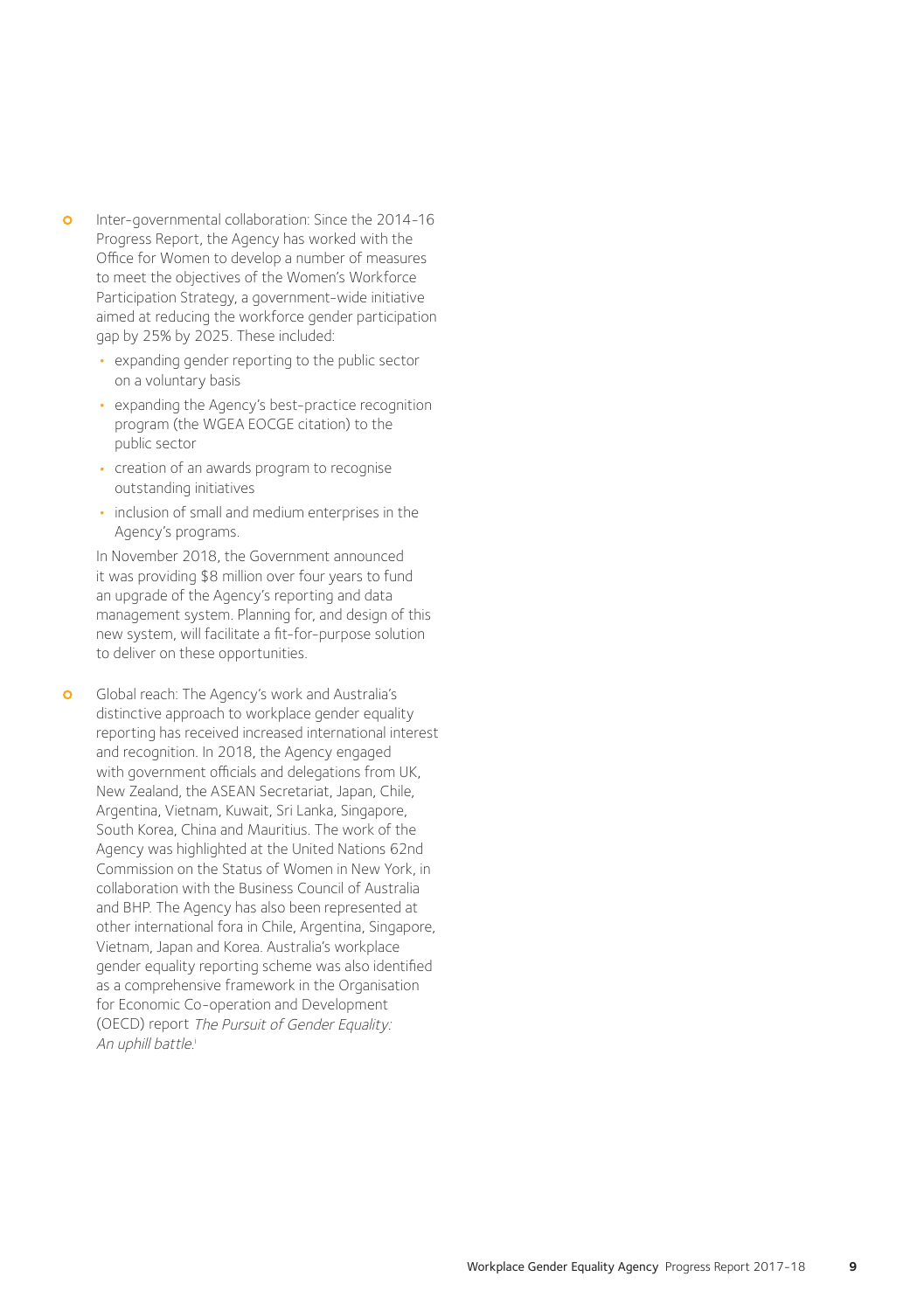# Reporting under the Act

The Act requires non-public sector employers with 100 or more employees (relevant employers) to report to the Agency annually against standardised gender equality indicators (GEIs) by the completion of a workplace profile and a reporting questionnaire.

The GEIs are:

- **GEI 1** gender composition of the workforce
- **GEI 2** gender composition of governing bodies of relevant employers
- $\Omega$ GEI 3 - equal remuneration between women and men
- $\Omega$ **GEI 4** – availability and utility of employment terms, conditions and practices relating to flexible working arrangements for employees and to working arrangements supporting employees with family or caring responsibilities
- **GEI 5** consultation with employees on issues concerning gender equality in the workplace
- **GEI 6** any other matters specified by the Minister sex-based harassment and discrimination.

### Timeframes for reporting

The reporting period under the Act refers to the 12 months from 1 April to 31 March, with reports being due between 1 April and 31 May each year.

Reporting is available online, using a secure reporting portal. Reporting organisations log into the system using an AUSkey and submit all information through the portal. The portal also provides an ongoing record of all reports to track data over time.

# Confidential and public reports

Information submitted by employers is collated into confidential reports accessible within the secure online portal. The information, excluding personal information and remuneration data which remains confidential, is collated into public reports published on the Agency's website. From 7 October 2016 to 7 December 2018, there were 77,305 downloads of the public reports from the Agency's website.

# The Agency's dataset

Information collected from employers through annual reporting contributes to the Agency's growing dataset.

Each year, the Agency releases a national gender equality scorecard which summarises key findings from the Agency's reporting data. The headline data is also published in fact sheets, research reports, media reports and the online Data Explorer.

In November 2018, the Agency released the fifth comprehensive set of workplace data. The 2017-18 dataset is based on 4,644 reports covering over four million employees across Australia. This accounts for over 40% of employees in Australia.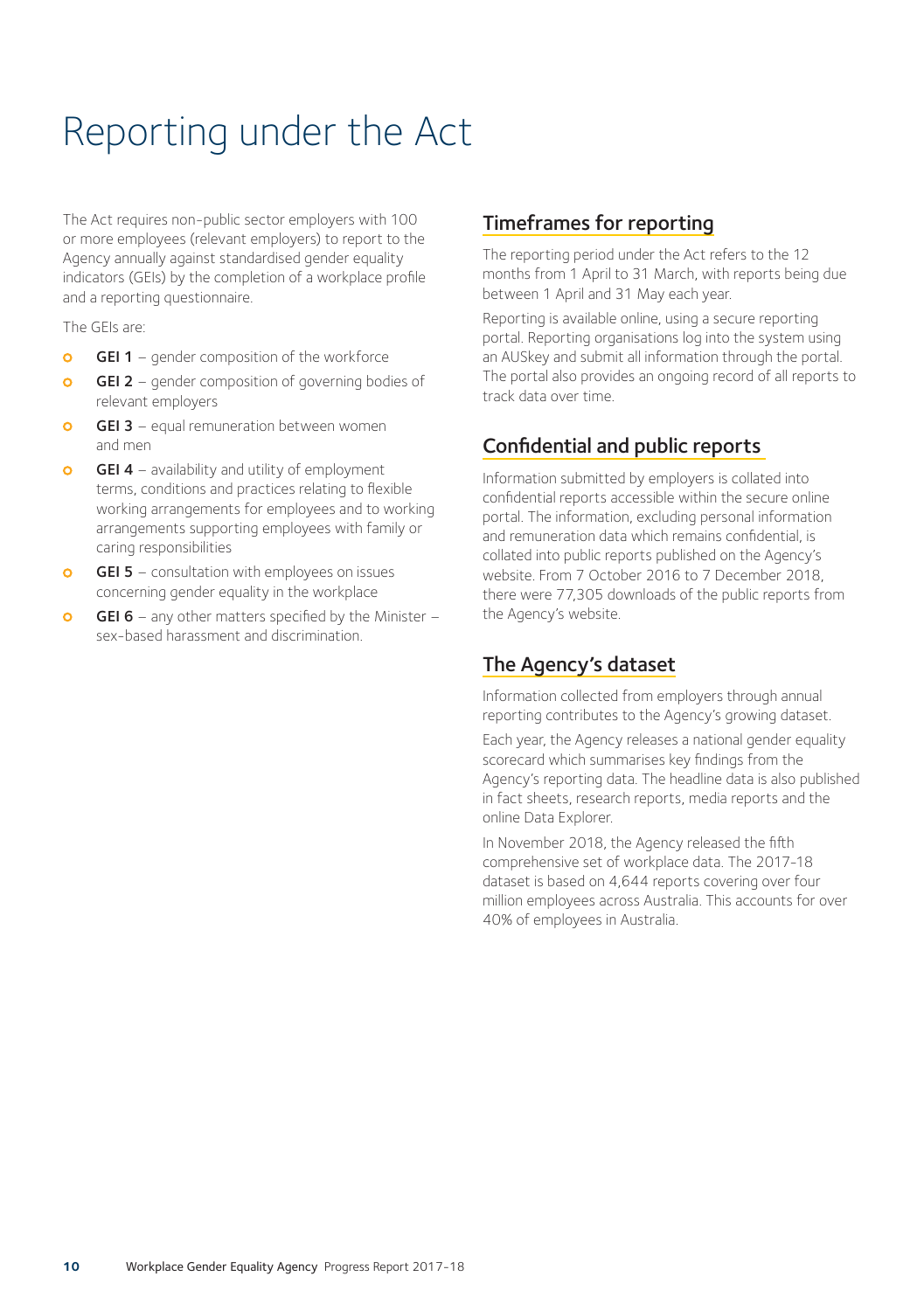# Progress achieved in relation to the GEIs

Over the five years of full reporting, there has been steady progress towards gender equality against most of the six gender equality indicators. Progress is most noticeable in areas where organisations have direct influence on the outcome, such as the development of policies and/or strategies relating to gender equality. This demonstrates that improving gender equality remains an important focus for employers.

Improvement has been seen in women's representation in leadership positions. Gender equality indicators that relate to deeply ingrained societal and cultural norms have been more resistant to change. This includes indicators relating to gender segregation by industry and occupation as well as indicators relating to parental leave and the role of women as the primary carers in society.

### GEI1 – gender composition of the workforce

The data below includes information captured via the organisational workplace profile relating to the gender composition of each reporting organisation's workforce, or, where applicable, multiple organisations covered in the report. The data is disaggregated by occupational category and level of seniority. In addition, information is captured in the reporting questionnaire on appointments, promotions and resignations of employees as well as gender equality policies and/or strategies in place in each workplace.

#### Women in leadership

The representation of women across all manager categories has grown consistently from 2013-14 to 2017- 18. Overall, the representation of women declines steadily with progression to the higher levels of seniority. Over the period, there was only a 1.4 percentage point (pp) increase in the number of female CEOs (up to 17.1% in 2017-18).

Currently, some organisations have reported on the gender composition of their workforce as it relates to their group hierarchy rather than the entity. In this scenario, because women often head up smaller subsidiaries within a corporate structure, these women have not been captured as the head of business for those separate subsidiaries. The Agency has been proactively working with these employers to assist them in reporting at entity level. It is possible that as a result of this work, we will see the number of female CEOs and heads of business increase.

| <b>Management Category</b>        | 2013-14 | 2014-15 | 2015-16 | 2016-17 | $2017 - 18$ |
|-----------------------------------|---------|---------|---------|---------|-------------|
| CEO/Head of business              | 15.7    | 15.4    | 16.3    | 16.5    | 17.1        |
| Key management personnel (KMP)    | 26.1    | 27.4    | 28.5    | 297     | 30.5        |
| Other executives/general managers | 27.8    | 29.3    | 30.1    | 30.4    | 313         |
| Senior managers                   | 31.7    | 33.0    | 34.1    | 34.9    | 35.2        |
| Other managers                    | 39.8    | 40.0    | 40.8    | 41.9    | 42.6        |
| All                               | 35.9    | 36.5    | 37.4    | 38.4    | 39.1        |

Table 1: Percentage of women by management category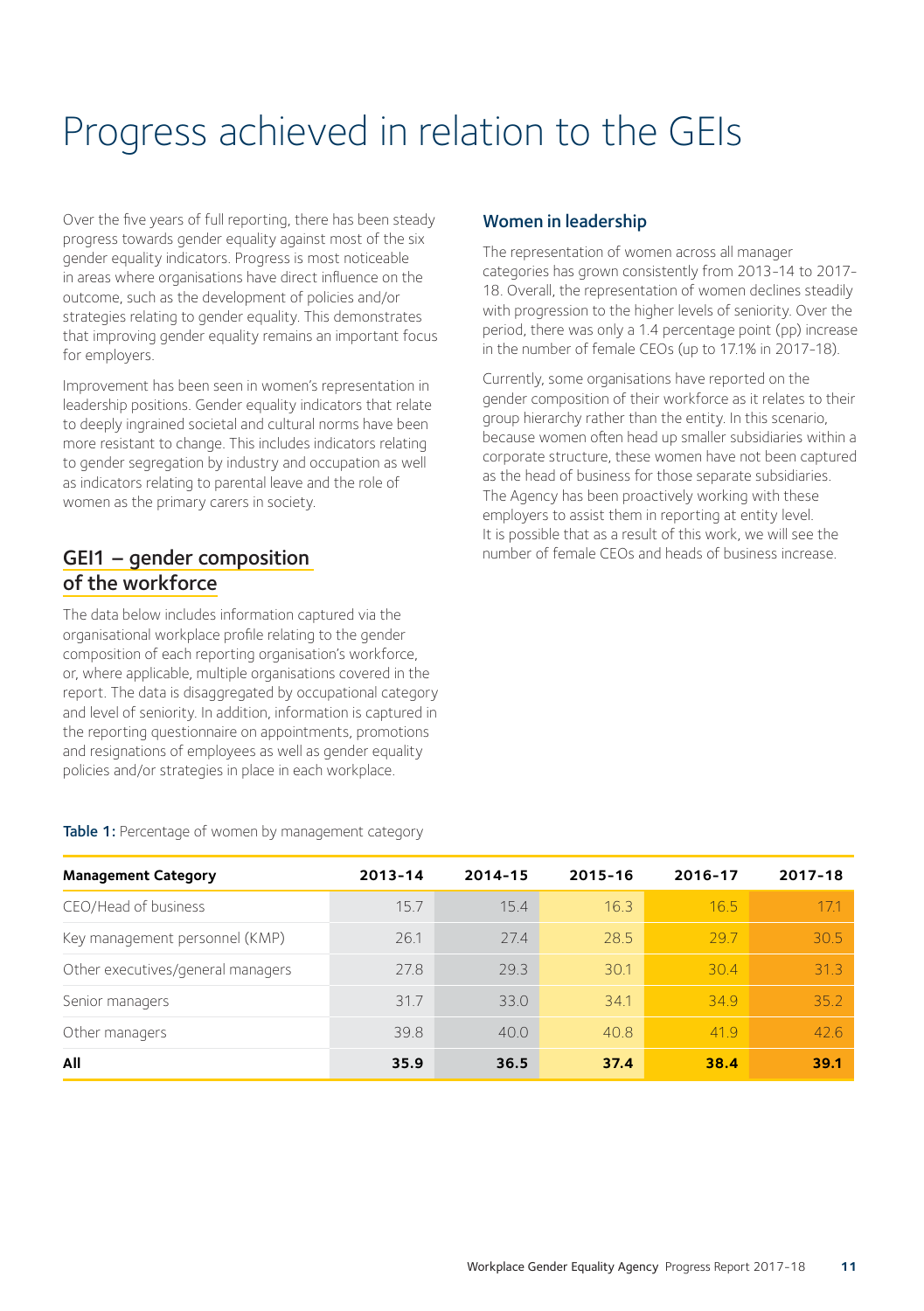#### Gender equality in non-manager roles

Table 2 shows there has been minimal improvement in occupational segregation. Whilst there has been an increase in the number of women working as Labourers (up to 32.5% in 2017-18), overall occupational segregation remains entrenched.

| Non-manager occupations         | $2013 - 14$ | $2014 - 15$ | 2015-16 | 2016-17 | 2017-18 |
|---------------------------------|-------------|-------------|---------|---------|---------|
| Professionals                   | 51.7        | 52.5        | 53.4    | 53.2    | 53.3    |
| Technicians and trade           | 11.8        | 11.7        | 11.6    | 12.4    | 14.6    |
| Community and personal service  | 73.5        | 71.7        | 71.5    | 71.9    | 71.7    |
| Clerical and administrative     | 75.6        | 74.6        | 75.1    | 74.4    | 74.1    |
| Sales                           | 59.7        | 59.2        | 59.6    | 60.0    | 59.9    |
| Machinery operators and drivers | 10.8        | 11.3        | 11.9    | 12.3    | 12.6    |
| Labourers                       | 28.0        | 31.1        | 31.3    | 32.5    | 32.5    |
| Other                           | 43.9        | 42.7        | 40.8    | 36.9    | 40.0    |

Table 2: Percentage of women in non-manager roles

#### Gender equality policies and strategies

Table 3 shows there has been a steady increase in the proportion of organisations with policies and/or strategies in place to support gender equality. This demonstrates that employers are identifying gender equality as a priority and they are actively adopting policies and/or strategies in their workplaces.

Table 3: Percentage of reporting organisations with policies and/or strategies to support gender equality

| Policy and/or strategy area                                            | $2013 - 14$ | $2014 - 15$ | 2015-16 | 2016-17 | 2017-18 |
|------------------------------------------------------------------------|-------------|-------------|---------|---------|---------|
| Recruitment                                                            | 72.9        | 75.9        | 78.6    | 80.3    | 82.7    |
| Retention                                                              | 48.2        | 52.5        | 54.6    | 59.6    | 62.7    |
| Performance management processes                                       | 60.9        | 65.3        | 68.4    | 71.6    | 75.5    |
| Promotions                                                             | 55.7        | 60.2        | 62.3    | 66.5    | 69.3    |
| Talent/high potential identification                                   | 47.2        | 51.6        | 55.3    | 61.2    | 65.6    |
| Succession planning                                                    | 44.4        | 48.4        | 52.1    | 58.4    | 62.7    |
| Training and development                                               | 63.8        | 68.1        | 70.8    | 74.1    | 76.9    |
| Key performance indicators for<br>managers relating to gender equality | 18.1        | 22.2        | 23.4    | 28.4    | 31.4    |
| Gender equality overall                                                | 66.2        | 68.4        | 70.7    | 71.5    | 74.3    |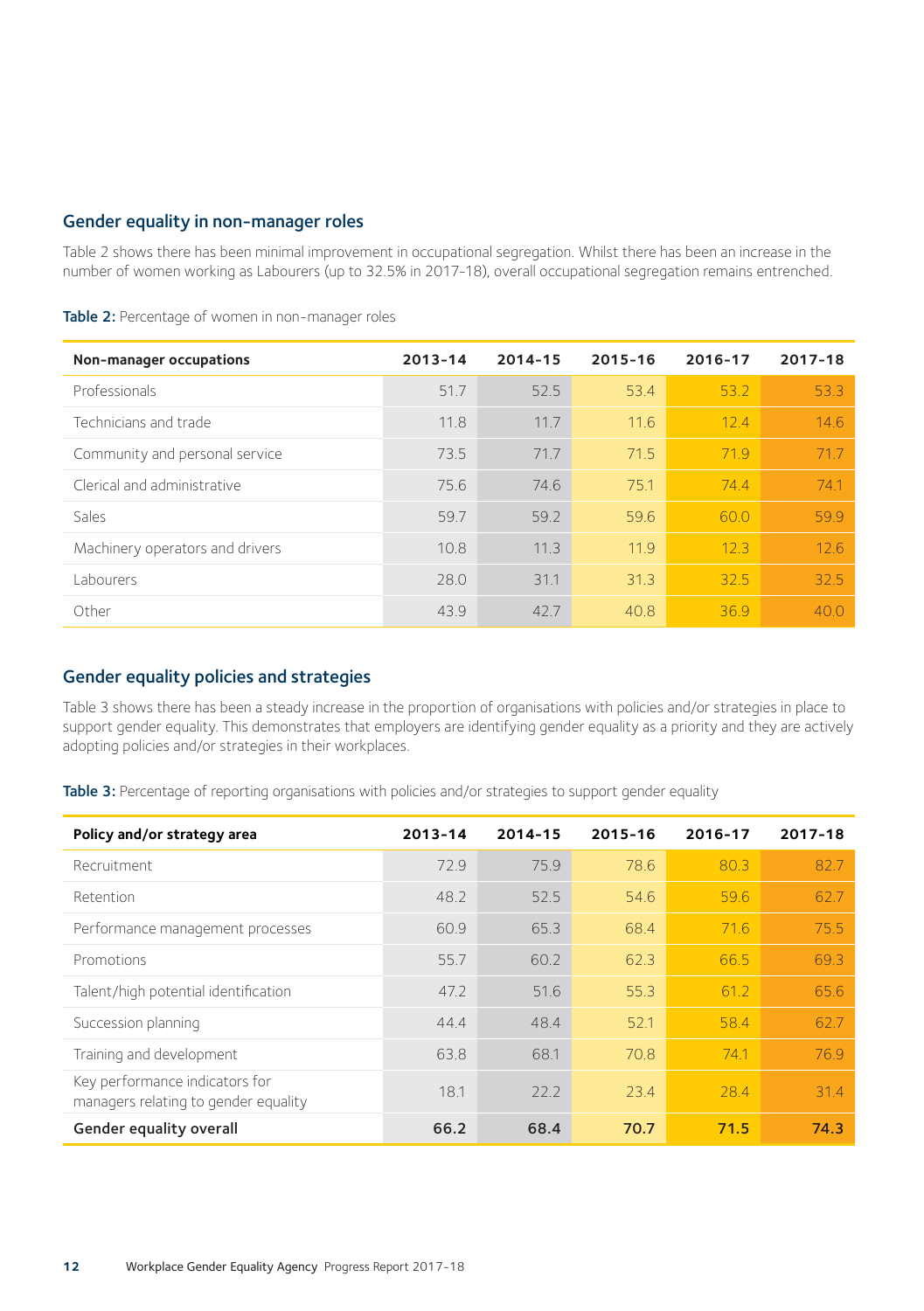#### Employee movement

The proportion of women appointed to manager roles remained stable with 43.3% of appointments going to women in 2017-18 (Table 4). The percentage of managerial appointments and promotions that went to women is higher than their current representation in manager roles (39.1%). This is a positive move towards increasing the female leadership pipeline within organisations and creating a stronger talent pool from which to appoint female managers into the future.

Similarly, in 2017-18, 51.7% of appointments in the non-manager category went to women. However, over the same period, more women than men resigned in the non-manager category.

| <b>Managers</b>                    | 2015-16 | 2016-17 | 2017-18 |
|------------------------------------|---------|---------|---------|
| Appointments (includes promotions) | 42.6    | 43.4    | 43.3    |
| Promotions                         | 44.1    | 45.1    | 46.0    |
| Resignations                       | 42.7    | 43.1    | 44.1    |
| Non-Managers                       | 2015-16 | 2016-17 | 2017-18 |
| Appointments (includes promotions) | 51.0    | 52.2    | 51.7    |
| Promotions                         | 49.0    | 47.9    | 48.8    |
| Resignations                       | 54.0    | 53.9    | 53.6    |
| All (combined)                     | 2015-16 | 2016-17 | 2017-18 |
| Appointments (includes promotions) | 50.5    | 51.4    | 50.9    |
| Promotions                         | 47.8    | 47.2    | 48.1    |
| Resignations                       | 53.2    | 53.1    | 52.9    |

Table 4: Percentage of women for appointments, promotions and resignations, 2015-16 to 2017-18

Note: Relevant employers were required to report on appointments, promotions and resignations for the first time from the 2015-16 reporting period.

The Agency's data continues to show steady increases in women's representation in leadership and a strong increase in organisational commitment to address gender inequality in the workplace. Despite this, occupational segregation in non-manager roles is slow to change.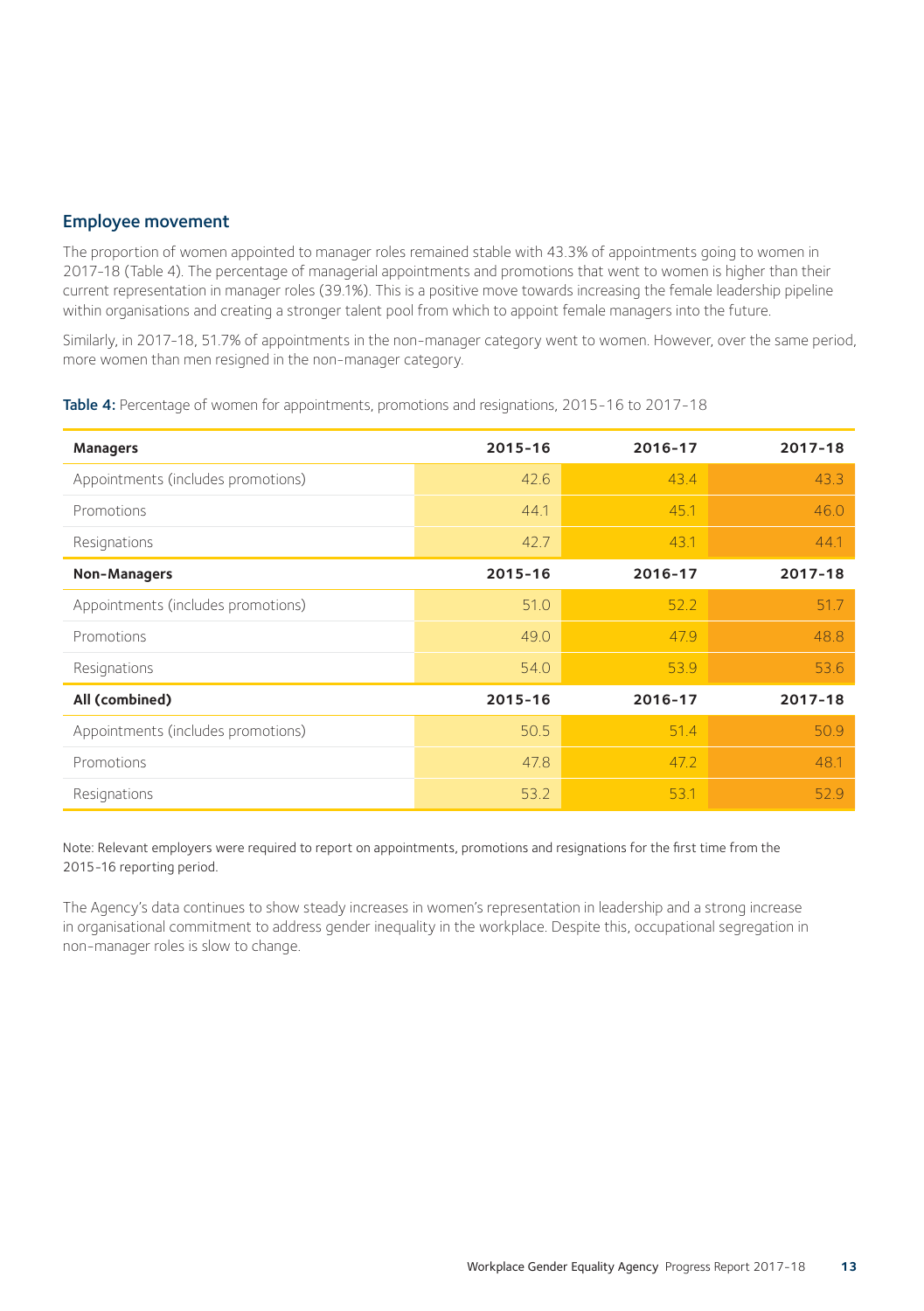### GEI2 – gender composition of governing bodies

The Agency captures information relating to the gender composition of governing bodies/boards through the reporting questionnaire. Questions relating to strategies aimed at improving the gender balance of governing bodies/boards, including the use of targets, are also included.

Women are still underrepresented at the highest leadership levels. There have been marginal gains in the overall representation of women on governing bodies/boards from 2013-14 to 2017-18 (Chart 1). There was a 2.7pp increase in female board members between 2013-14 and 2017-18. The percentage of female Chairs has increased by 1.7pp (to 13.7% in 2017-18).



The Agency's questionnaire also captures the percentage of governing bodies/boards with a target to increase the representation of women on their governing body/board. The percentage of governing bodies/boards with a target in place has remained low, with only 8.2% of governing bodies/boards reporting a target in 2017-18 (Table 5).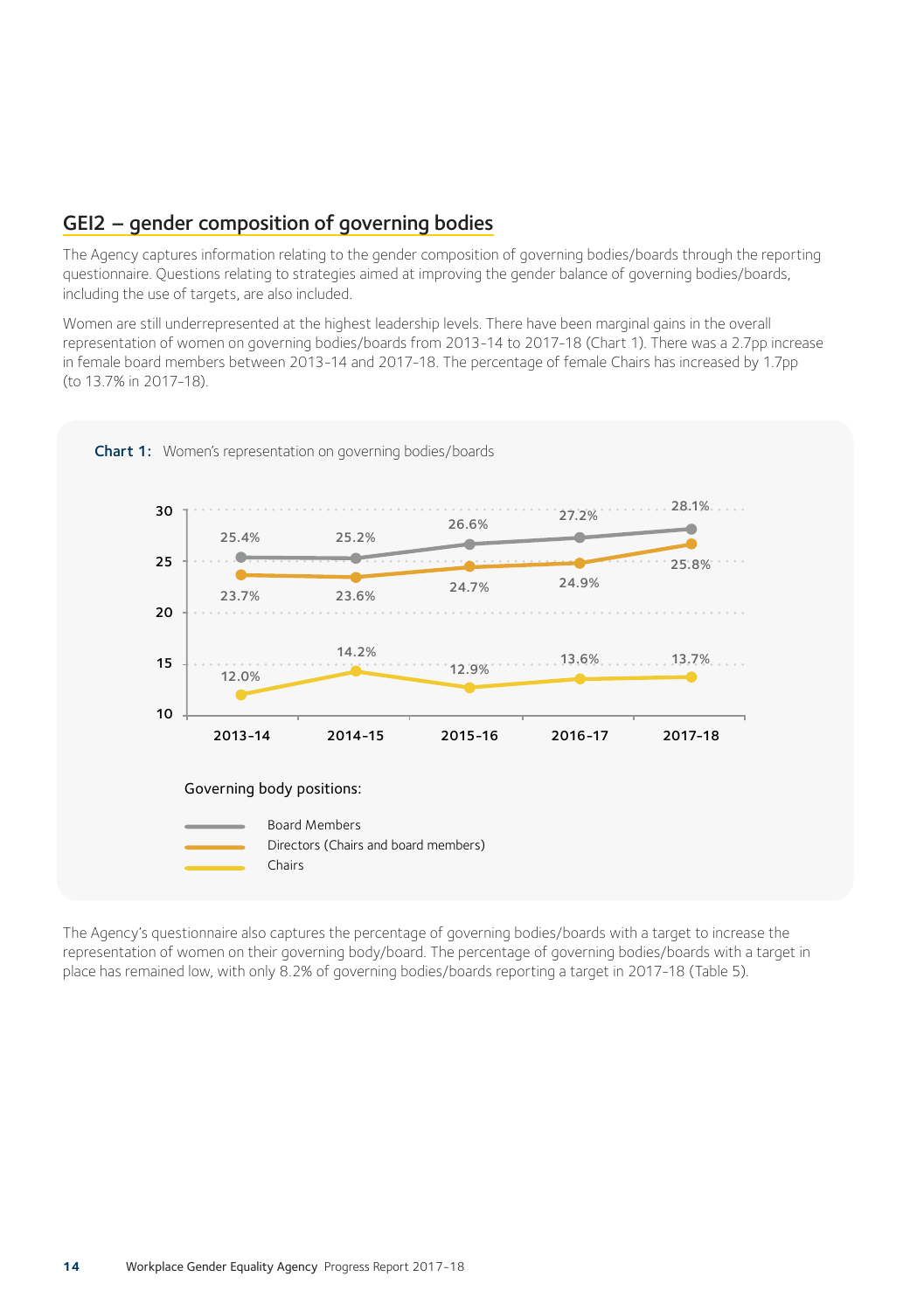Table 5: Governing bodies/boards that have a gender target

| Governing bodies/boards that have a gender target | 2013-14 | 2014-15 | 2015-16 | 2016-17 | 2017-18 |
|---------------------------------------------------|---------|---------|---------|---------|---------|
| Number of governing bodies/boards                 | 4.273   | 6.014   | 6.021   | 5.846   | 5,887   |
| Number of governing bodies/boards with target     | 381     | 968     | 765     | 458     | 482     |
| Percentage of governing bodies/boards with target | 8.9%    | 16.1%   | 12.7%   | 7.8%    | 8.2%    |

### GEI3 – equal remuneration between women and men

The Agency captures information relating to the remuneration of women and men in the workplace profile. This information is further classified based on whether the employee is full-time, part-time, casual or on a contract, as well as occupational category, including whether the employee is a manager and their management category.

In addition, the information relating to policies and/or strategies aimed at identifying and addressing pay gaps are captured through the reporting questionnaire. This includes whether organisations have undertaken a gender pay gap analysis as well as any actions taken as a result of this analysis. The Agency's data shows a persistent gender pay gap in favour of men, however the gap has fallen since 2013-14.

#### Gender pay gaps

The gender pay gap has declined in most industries and across most manager and occupational categories between 2013-14 and 2017-18. The improvement is consistent with increased representation of women in manager roles, which typically attract higher levels of remuneration.

The gender pay gap reflects the difference between women and men's average remuneration. The causes of the gender pay gap are complex, such as women's underrepresentation in senior leadership, gender segregation across industries and occupations, time out of the workforce for caring responsibilities as well as direct and indirect discrimination. The gender pay gap declined between 2013-14 and 2017-18, reflecting improvements against some of these indicators.

The Agency calculates both base salary and total remuneration gender pay gaps from data collected through our annual census of Australian non-public sector employers with 100 or more employees.

The base salary gender pay gap is calculated on the fulltime salaries of women and men. The total remuneration gender pay gap also includes payments in addition to base salaries such as superannuation, bonuses, discretionary pay, overtime and other entitlements and allowances.

The full-time total remuneration gender pay gap of 21.3% in 2017-18 demonstrates that there is still considerable improvement required to address the economic inequality between women and men in Australia.

Table 6 shows that the full-time gender pay gap has decreased from 2013-14 to 2017-18 by 3.7pp for base salary and 3.4pp for total remuneration. Table 6 also shows that the gender pay gap is highly influenced by industry, with the highest gender pay gaps existing in Financial and Insurance Services, Construction, Rental, Hiring and Real Estate Services and Professional, Scientific and Technical Services. Wholesale Trade and Education and Training have the lowest gender pay gaps. Between 2013-14 and 2017- 18, the total remuneration gender pay gap has decreased in 13 out of 19 industries. However, between 2015-16 and 2017-18, the total remuneration gender pay gap has decreased in 15 out of 19 industries.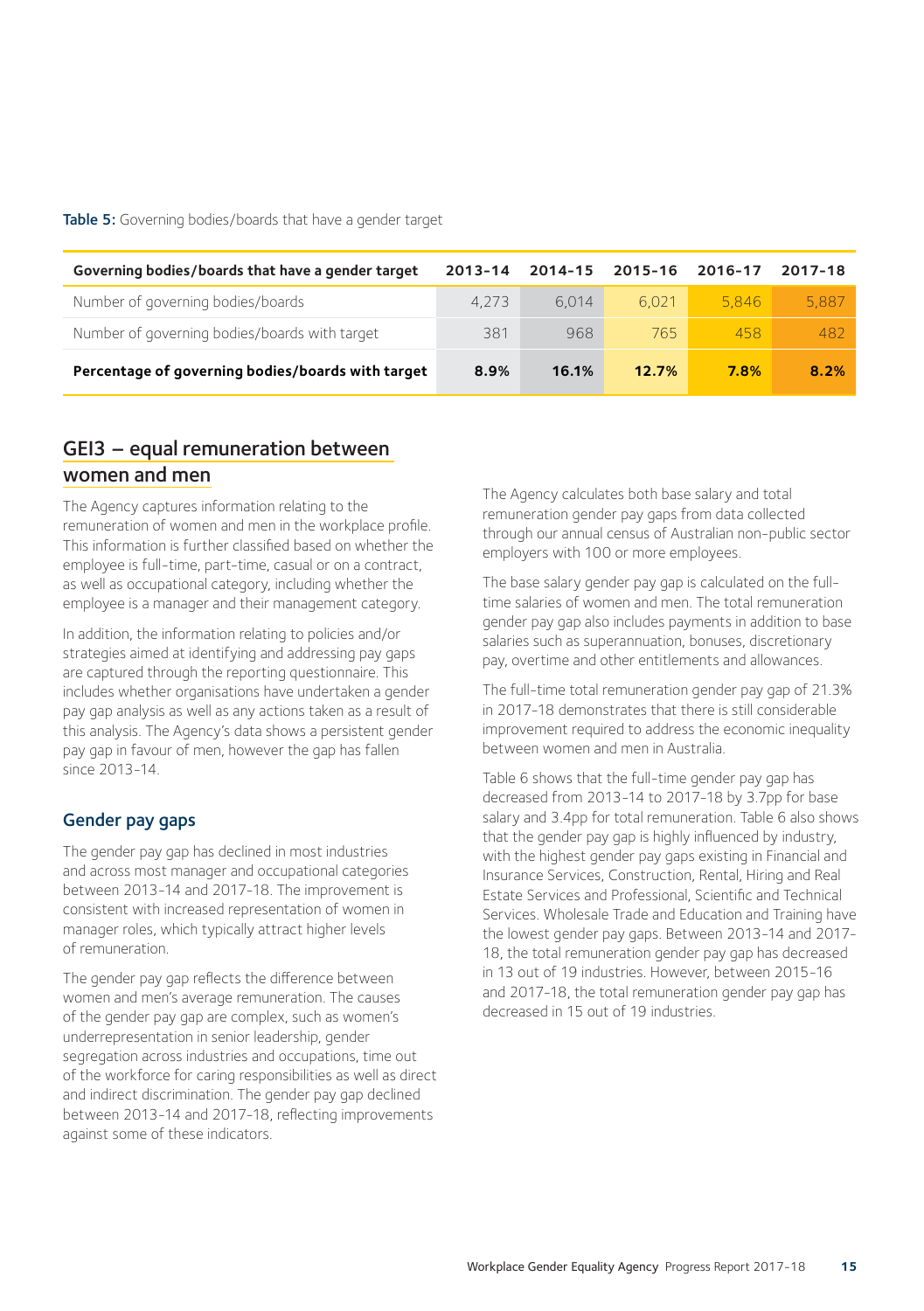|                                                              | Full-time base salary gender pay gap |                 |                 |                 |                 | Full-time total remuneration gender pay gap |                 |                 |                 |                 |
|--------------------------------------------------------------|--------------------------------------|-----------------|-----------------|-----------------|-----------------|---------------------------------------------|-----------------|-----------------|-----------------|-----------------|
| Industry<br>(ANZSIC)                                         | 2013<br>$-2014$                      | 2014<br>$-2015$ | 2015<br>$-2016$ | 2016<br>$-2017$ | 2017<br>$-2018$ | 2013<br>$-2014$                             | 2014<br>$-2015$ | 2015<br>$-2016$ | 2016<br>$-2017$ | 2017<br>$-2018$ |
| Accommodation<br>and Food Services                           | 11.4                                 | 10.8            | 10.4            | 11.0            | 11.5            | 11.7                                        | 10.9            | 11.4            | 11.9            | 12.4            |
| Administrative and<br>Support Services                       | 24.7                                 | 21.2            | 12.0            | 14.0            | 14.5            | 23.0                                        | 20.7            | 14.8            | 15.9            | 13.7            |
| Agriculture,<br>Forestry and Fishing                         | 20.0                                 | 19.3            | 18.9            | 21.6            | 20.7            | 21.6                                        | 20.9            | 21.8            | 25.7            | 23.7            |
| Arts and Recreation<br>Services                              | 21.3                                 | 19.9            | 20.2            | 19.8            | 17.7            | 22.8                                        | 21.0            | 21.1            | 20.5            | 19.0            |
| Construction                                                 | 18.7                                 | 20.4            | 22.6            | 21.5            | 24.3            | 25.4                                        | 26.3            | 28.0            | 27.4            | 29.4            |
| Education and<br>Training                                    | 7.3                                  | 7.3             | 7.4             | 8.7             | 7.9             | 9.6                                         | 9.3             | 9.4             | 10.6            | 9.7             |
| Electricity,<br>Gas, Water and<br><b>Waste Services</b>      | 13.9                                 | 15.2            | 13.4            | 12.7            | 11.4            | 19.3                                        | 21.5            | 20.0            | 18.7            | 16.1            |
| Financial and<br>Insurance Services                          | 28.4                                 | 27.3            | 26.0            | 24.4            | 23.1            | 36.1                                        | 35.0            | 33.5            | 31.9            | 30.3            |
| Health Care and<br>Social Assistance                         | 14.6                                 | 16.1            | 13.7            | 14.6            | 14.4            | 16.4                                        | 18.1            | 14.7            | 15.7            | 16.1            |
| Information<br>Media and<br>Telecommunications               | 20.1                                 | 20.2            | 19.3            | 19.5            | 19.1            | 25.4                                        | 23.3            | 23.5            | 22.7            | 21.8            |
| Manufacturing                                                | 12.0                                 | 11.0            | 11.0            | 10.4            | 9.8             | 14.9                                        | 14.1            | 14.2            | 13.9            | 13.8            |
| Mining                                                       | 15.3                                 | 15.5            | 12.7            | 11.3            | 10.6            | 17.2                                        | 17.6            | 15.8            | 14.7            | 14.0            |
| Other Services                                               | 13.2                                 | 14.0            | 9.3             | 12.5            | 13.9            | 17.3                                        | 18.3            | 14.8            | 15.7            | 19.9            |
| Professional,<br>Scientific and<br><b>Technical Services</b> | 24.0                                 | 22.5            | 22.0            | 21.5            | 20.1            | 27.9                                        | 27.3            | 27.5            | 25.4            | 23.7            |
| Public Administration<br>and Safety                          | 9.9                                  | 9.4             | 9.6             | 7.3             | 1.2             | 9.1                                         | 8.7             | 10.5            | 9.2             | 4.9             |
| Rental, Hiring and<br>Real Estate Services                   | 22.2                                 | 20.0            | 21.4            | 20.9            | 17.8            | 25.6                                        | 28.4            | 29.3            | 31.4            | 26.3            |
| Retail Trade                                                 | 13.1                                 | 11.3            | 11.8            | 11.5            | 10.3            | 17.6                                        | 15.5            | 16.2            | 16.3            | 15.5            |
| Transport, Postal<br>and Warehousing                         | 19.6                                 | 19.0            | 17.8            | 18.5            | 15.9            | 22.6                                        | 21.4            | 21.9            | 21.8            | 19.5            |
| Wholesale Trade                                              | 10.1                                 | 8.3             | 6.3             | 6.3             | 5.2             | 11.6                                        | 10.5            | 10.0            | 9.8             | 8.5             |
| All Industries                                               | 19.9                                 | 19.1            | 17.7            | 17.3            | 16.2            | 24.7                                        | 24.0            | 23.1            | 22.4            | 21.3            |

Table 6: Gender pay gaps for base salary and total remuneration by ANZSIC division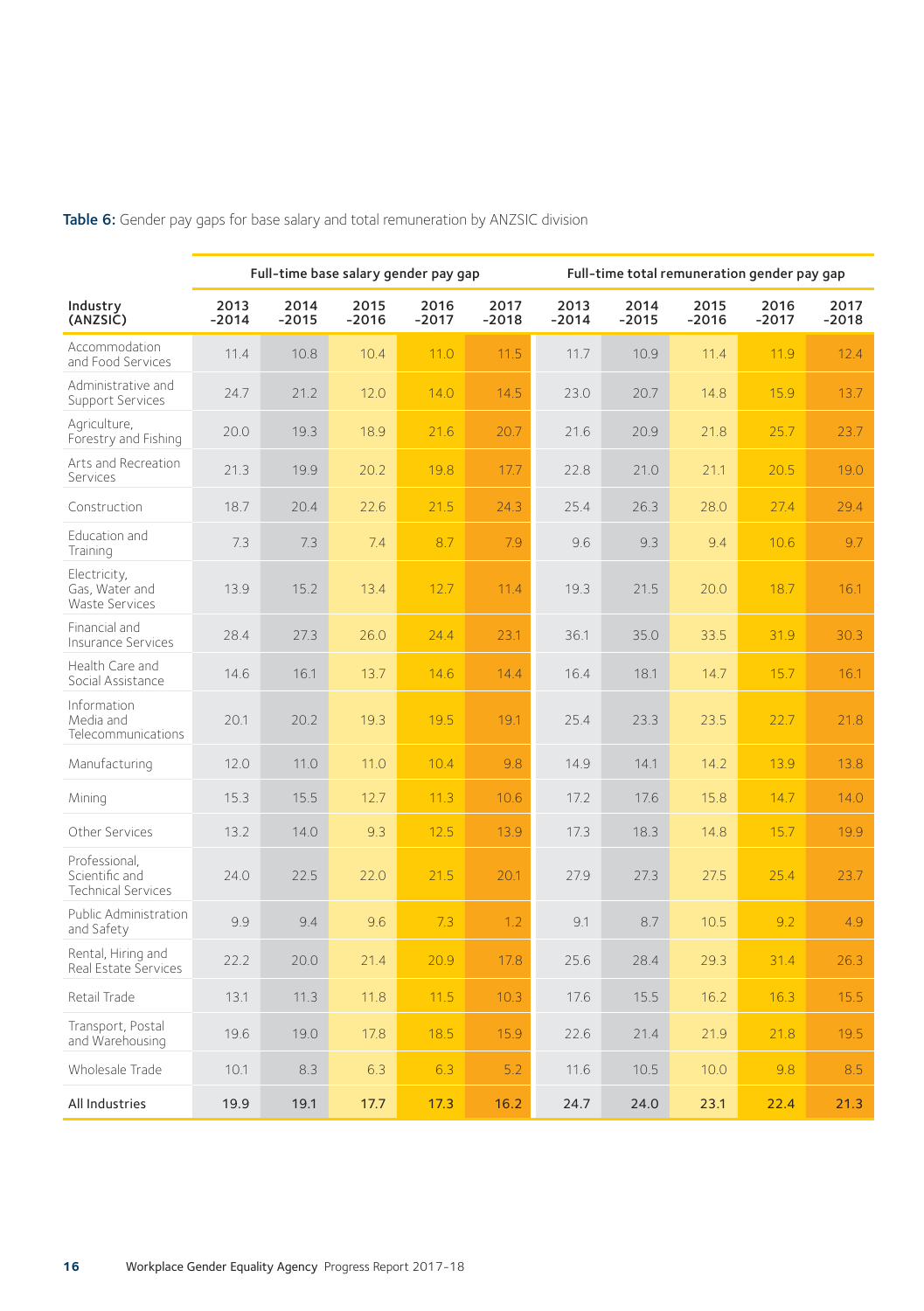Table 7 shows that the full-time gender pay gap persists in favour of men across all occupational levels of the workforce. There continues to be a gender pay gap in every occupation, every manager category and every non-manager category. However, the gender pay gap has declined over the five year period in every management category. Between 2015-16 and 2017-18, the total remuneration gender pay gap has declined in 6 out of 8 non-manager categories.

|                                       |                 |                 |                 | Full-time base salary gender pay gap |                 | Full-time total remuneration gender pay gap |                 |                 |                 |                 |
|---------------------------------------|-----------------|-----------------|-----------------|--------------------------------------|-----------------|---------------------------------------------|-----------------|-----------------|-----------------|-----------------|
|                                       | 2013<br>$-2014$ | 2014<br>$-2015$ | 2015<br>$-2016$ | 2016<br>$-2017$                      | 2017<br>$-2018$ | 2013<br>$-2014$                             | 2014<br>$-2015$ | 2015<br>$-2016$ | 2016<br>$-2017$ | 2017<br>$-2018$ |
| Key management<br>personnel           | 24.4            | 24.0            | 21.6            | 20.3                                 | 18.5            | 28.9                                        | 29.0            | 26.6            | 24.9            | 24.3            |
| Other executives/<br>general managers | 21.8            | 19.7            | 18.1            | 17.6                                 | 15.8            | 27.5                                        | 25.0            | 24.6            | 24.0            | 22.0            |
| Senior managers                       | 19.6            | 18.5            | 16.9            | 16.7                                 | 14.5            | 23.5                                        | 22.8            | 21.7            | 21.1            | 18.8            |
| Other managers                        | 22.0            | 21.4            | 20.7            | 19.7                                 | 18.7            | 24.6                                        | 24.2            | 23.8            | 22.9            | 21.6            |
|                                       |                 |                 |                 |                                      |                 |                                             |                 |                 |                 |                 |
| Professionals                         | 19.6            | 18.8            | 17.4            | 17.0                                 | 16.3            | 22.0                                        |                 | 19.7            | 19.4            | 19.0            |
| Technicians<br>and trade              | 19.7            | 18.8            | 20.6            | 20.7                                 | 20.1            | 25.2                                        |                 | 27.1            | 26.7            | 26.4            |
| Community and<br>personal service     | 1.0             | 8.8             | 6.7             | 6.6                                  | 6.8             | 4.5                                         |                 | 10.9            | 9.1             | 9.5             |
| Clerical and<br>administrative        | 7.9             | 6.7             | 6.9             | 6.5                                  | 6.0             | 9.1                                         |                 | 8.8             | 8.4             | 8.3             |
| Sales                                 | 19.1            | 17.5            | 17.1            | 17.6                                 | 17.1            | 23.3                                        |                 | 23.5            | 23.9            | 23.7            |
| Machinery<br>operators<br>and drivers | 12.3            | 11.0            | 12.5            | 11.3                                 | 10.2            | 13.7                                        |                 | 16.1            | 14.9            | 14.3            |
| Labourers                             | 18.3            | 15.9            | 14.6            | 18.6                                 | 16.0            | 22.8                                        |                 | 17.2            | 21.1            | 18.3            |
| Other                                 | 16.5            | 19.2            | 18.3            | 15.1                                 | 14.1            | 19.0                                        |                 | 24.8            | 22.1            | 21.1            |

Table 7: Gender pay gaps for base and total remuneration, by occupation

The downward trend in the Agency's gender pay gap data is consistent with data from other sources. The national gender pay gap of 14.6% is derived from Australian Bureau of Statistics (ABS) data for May 2018. ii This figure is down from 18.3% in May 2014.iii

Similar to the Agency's data, the ABS Average Weekly Earnings data shows that the national gender pay gap has remained stubborn over the past two decades, fluctuating between 14% and 19%. The national gender pay gap can be impacted by a range of factors including changes in the economy. Whether the current downward movement is part of a longer-term trend will only be revealed through continued collection and monitoring of data.

Despite recent declines in the gender pay gap, the difference between male and female earnings remains a key area for improvement to ensure that women can achieve the same level of economic security as men.

The base salary gender pay gap calculated from the Agency's data for 2017-18 is equivalent to an average annual difference of \$15,456. The total remuneration gender pay gap for 2017-18 is equivalent to an average annual difference of \$25,716. The inequality in average earnings leads to a pronounced difference between women and men's average superannuation balances at retirement (age 60-64). Women are retiring with superannuation balances that are, on average, 42% of that of men.iv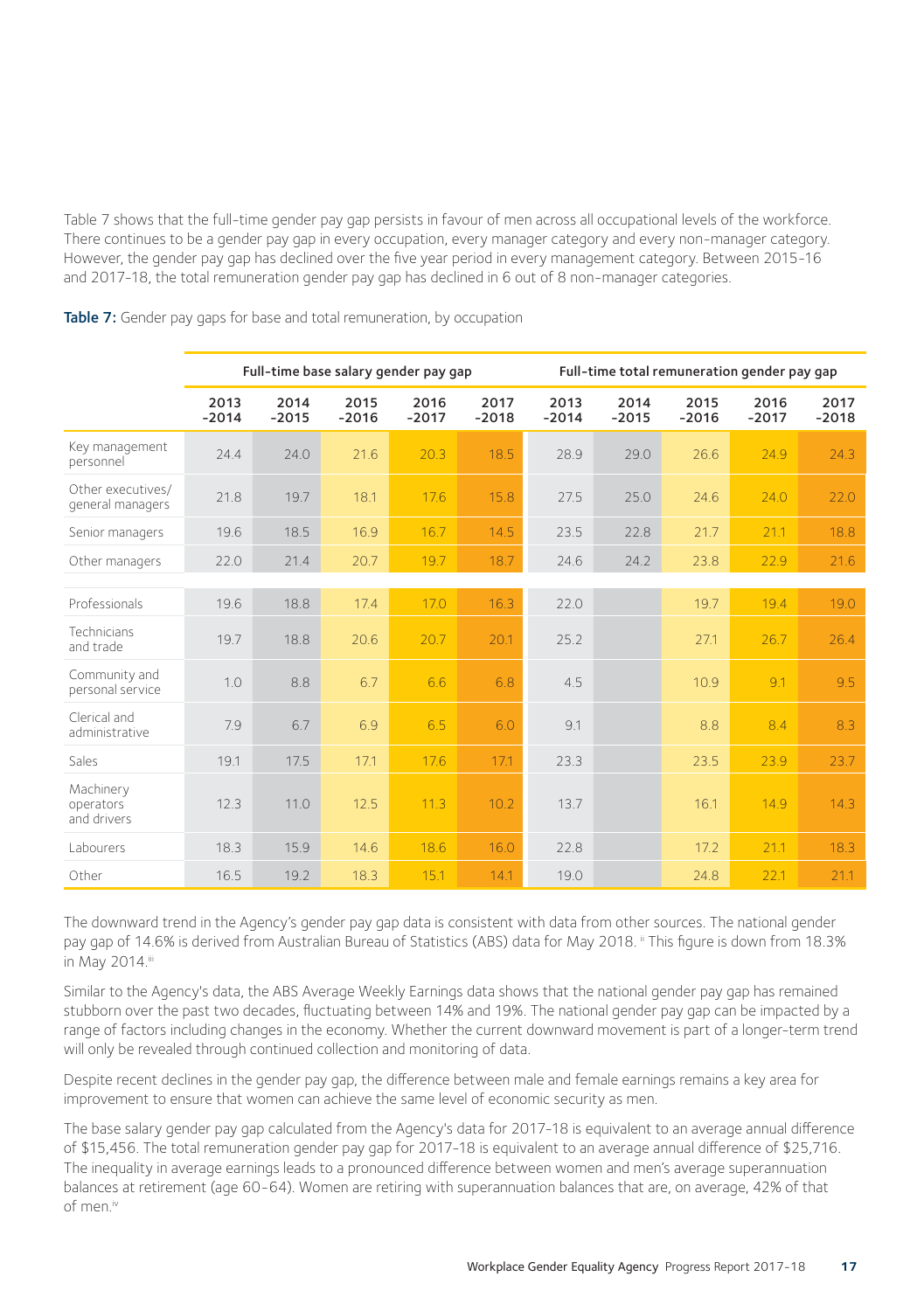#### Employer action on gender equality

An increasing proportion of organisations are developing policies and/or strategies with specific gender pay equity objectives. In 2017-18, 40.0% of remuneration policies and/or strategies contained specific gender equality objectives (Table 8).

There was strong growth in the number of organisations analysing their payroll data for gender pay gaps from 24.0% in 2013-14 to 41.6% in 2017-18, representing a 17.6pp increase. There has also been an increase in the percentage of organisations that are taking action as a result of their gender pay gap analysis, up from 46.0% in 2013-14 to 58.5% in 2017-18, an increase of 12.5pp.

However, an 'action gap' remains as 41.5% of employers who conducted a pay gap analysis took no action, although not all of these organisations identified a gap. It is more common for organisations to take action in the Mining, Information Media and Telecommunications and Financial and Insurance Services industries than in the Retail Trade and Health Care and Social Assistance industries.

| <b>Action</b>                                                             | 2013-14 | 2014-15 | 2015-16 | 2016-17 | 2017-18 |
|---------------------------------------------------------------------------|---------|---------|---------|---------|---------|
| Remuneration policy<br>and/or strategy in place                           | 48.9    | 51.1    | 53.1    | 58.5    | 61.6    |
| Policy and/or strategy<br>contains specific gender<br>equality objectives | 18.1    | 25.6    | 26.4    | 36.3    | 40.0    |
| Conducted a gender<br>pay gap analysis                                    | 24.0    | 26.3    | 27.0    | 37.7    | 41.6    |
| Taken action as a result of<br>gender pay gap analysis                    | 46.0    | 50.7    | 56.0    | 55.7    | 58.5    |

Table 8: Actions organisations are taking to address gender pay gaps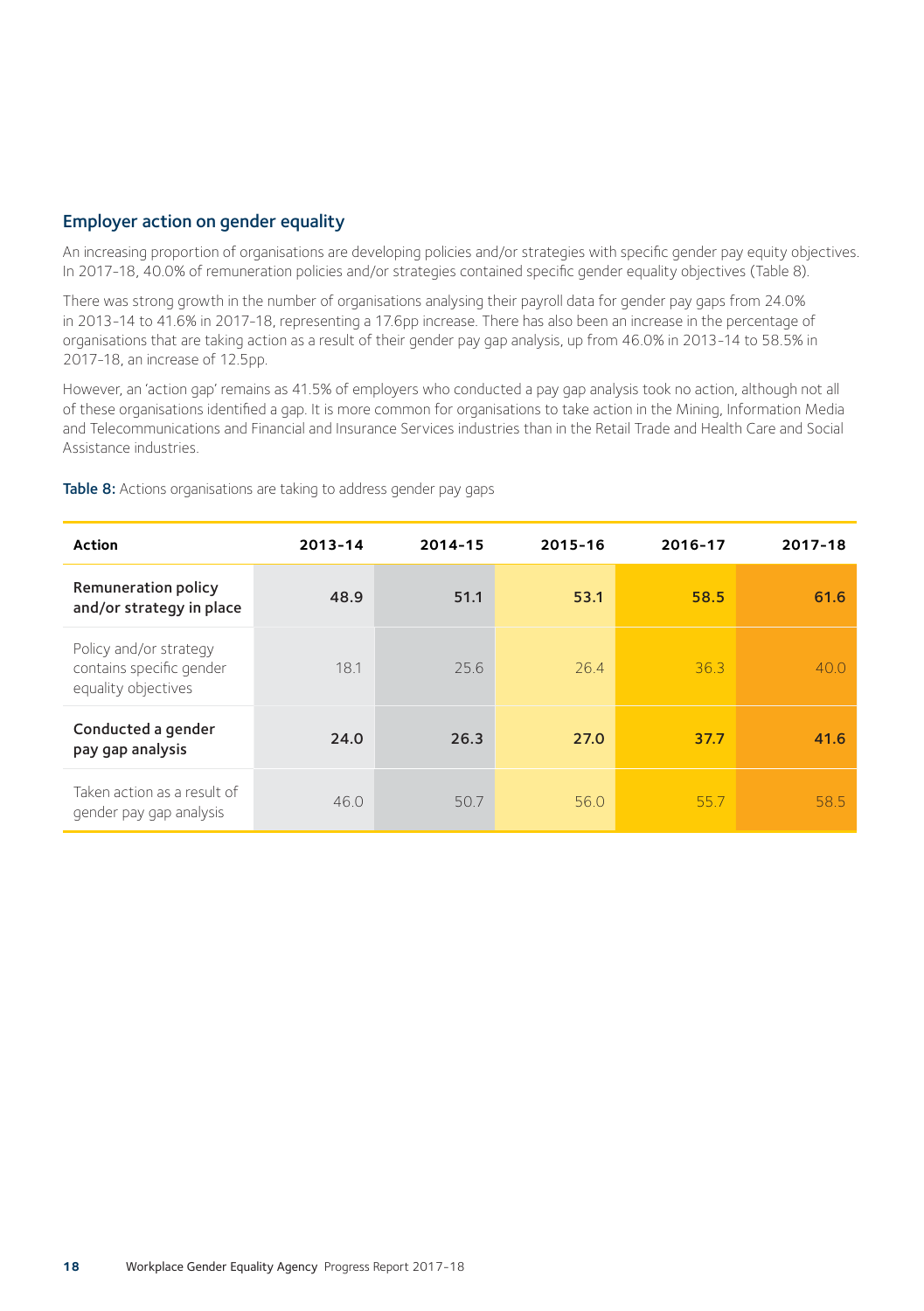### GEI 4 - availability and utility of employment terms, conditions and practices relating to flexible working arrangements for employees and to working arrangements supporting employees with family or caring responsibilities

The data collected in relation to this indicator shows the availability and types of flexible working arrangements. This indicator allows the Agency to report on specific flexible working arrangements that are in place by gender and level of seniority. Information relating to the availability and use of paid parental leave and support for employees experiencing family and domestic violence is also included in GEI4.

#### Flexible working

The percentage of organisations that have a flexible working policy and/or strategy in place has steadily increased by 13.2pp between 2013-14 and 2017-18:

- **o** in 2013-14 57.5%
- **o** in 2014-15 60.2%
- **o** in 2015-16 62.9%
- $\Omega$  In 2016-17 68.3%
- $\Omega$  In 2017-18 70.7%

Table 9 shows the percentage of organisations that offer access to flexible working arrangements to some or all employee groups. It shows that employees' access to different formal flexible working arrangements remained stable.

|  |  | <b>Table 9:</b> Types of formal flexible working arrangements offered by organisations |  |  |
|--|--|----------------------------------------------------------------------------------------|--|--|
|  |  |                                                                                        |  |  |

| Types of flexible work offered | 2013-14 | 2014-15 | 2015-16 | 2016-17 | 2017-18 |
|--------------------------------|---------|---------|---------|---------|---------|
| Carer's leave                  | 92.7    | 93.2    | 92.9    | 92.8    | 92.1    |
| Elexible hours of work         | 57.6    | 57.4    | 58.5    | 61.9    | 62.5    |
| Compressed working week        | 26.4    | 26.7    | 26.1    | 29.2    | 30.8    |
| Job sharing                    | 41.5    | 41.6    | 39.9    | 43.6    | 44.5    |
| Part-time work                 | 81.1    | 82.5    | 83.9    | 83.2    | 84.1    |
| Purchased leave                | 27.8    | 27.8    | 28.4    | 33.4    | 33.2    |
| Telecommuting                  | 28.4    | 28.3    | 27.5    | 31.2    | 33.0    |
| Time-in-lieu                   | 50.9    | 50.4    | 50.9    | 53.8    | 54.5    |
| Unpaid leave                   | 78.8    | 79.5    | 79.4    | 82.2    | 81.7    |

#### Parental leave and support for caring

There has been some movement in the proportion of employers offering parental leave and support for caring.

Table 10 shows that the proportion of organisations with a policy and/or strategy in place to support employees with family or caring responsibilities has increased by 9.2pp between 2013-14 and 2017-18.

The percentage of organisations offering paid parental leave for primary carers remained virtually static between 2013- 14 and 2017-18, at 47.8% in 2017-18 (Table 10). There has also been little movement in the proportion of organisations offering paid leave for secondary carers, at 41.8% in 2017-18. The average number of weeks of leave offered remained reasonably consistent.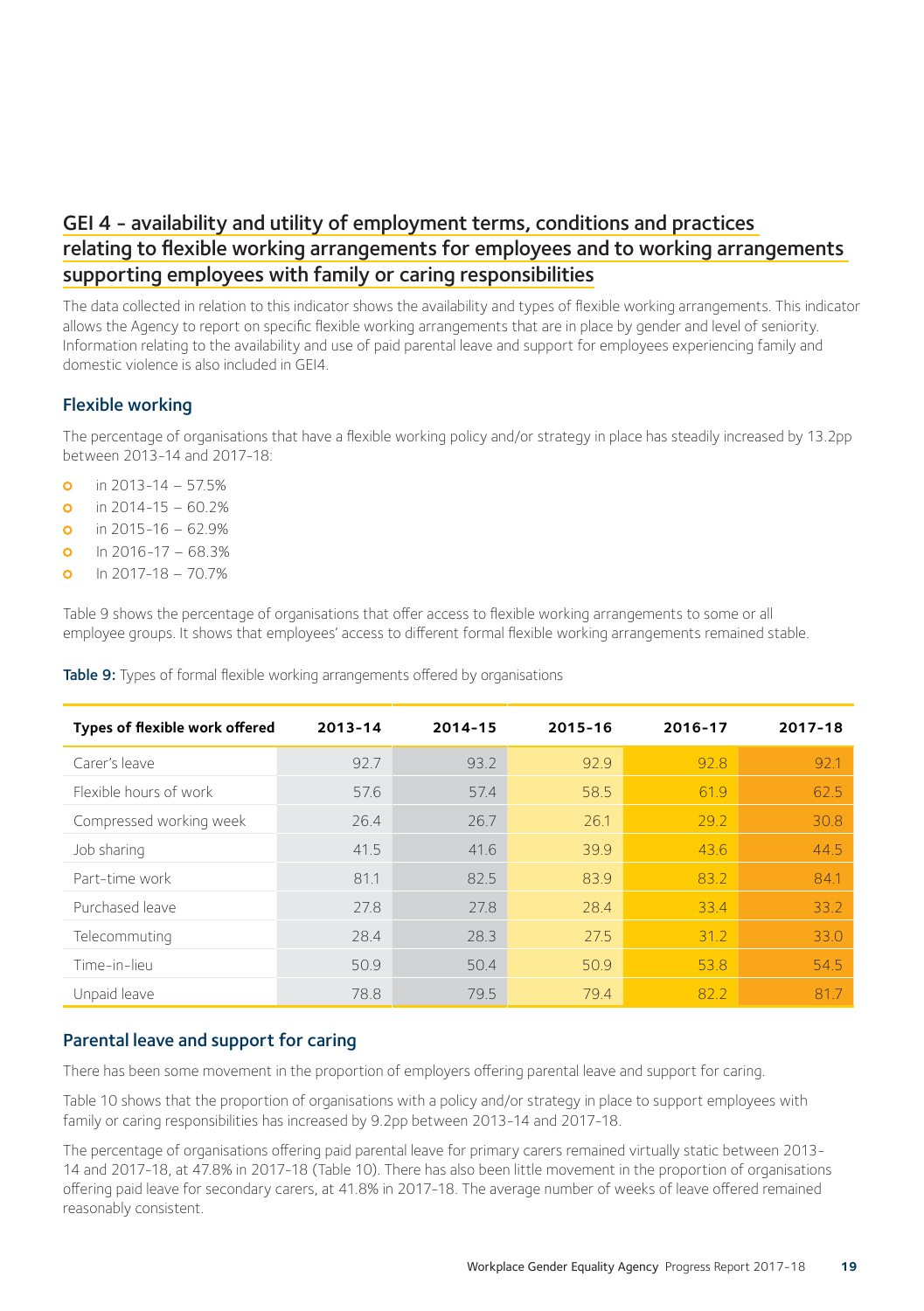#### Table 10: Initiatives to support employees with family or caring responsibilities

| <b>Initiative</b>                                                                        | 2013-14    | 2014-15    | 2015-16   | 2016-17    | 2017-18    |
|------------------------------------------------------------------------------------------|------------|------------|-----------|------------|------------|
| Policy and/or strategy to<br>support employees with family<br>or caring responsibilities | 55.1       | 58.0       | 56.5      | 62.0       | 64.3       |
| Offer paid parental leave for<br>primary carers                                          | 48.5       | 48.2       | 48.0      | 45.9       | 47.8       |
| Average weeks offered<br>primary carers                                                  | 10.7 weeks | 10.6 weeks | 9.7 weeks | 10.1 weeks | 10.3 weeks |
| Offer paid parental leave<br>for secondary carers                                        | 38.8       | 38.4       | 39.0      | 393        | 41.8       |

Note: The definition for the average weeks of primary parental leave offered changed in 2015-16.

Additionally, in 2017-18, 7.9% of women ceased employment whilst on parental leave compared to 1.3% of men.

Proportion of women (out of all women on parental leave) who ceased employment whilst on parental leave:

- $\circ$ in 2015-16 – 9.7%
- in 2016-17 8.6%  $\Omega$
- in 2017-18 7.9%  $\Omega$

Proportion of men (out of all men on parental leave) who ceased employment whilst on parental leave:

- in 2015-16 2.0%  $\circ$
- in 2016-17 1.2%  $\Omega$
- in 2017-18 1.3%  $\circ$

The data in Tables 11A and 11B show the proportion of women and men accessing paid parental leave. Of all managerial employees who accessed paid primary carer's leave, female managers represented 90.3% in 2017-18 and men 9.7%. There has been an increase of 1.3pp between 2015-16 and 2017-18 in male managers accessing primary parental leave. Overall, for all employees there has been a slight increase of 0.3pp between 2015-16 and 2017-18 in men taking paid primary parental leave.

#### Table 11A: Uptake of paid primary parental leave

|        |             | 2015-16 | 2016-17 | 2017-18 |
|--------|-------------|---------|---------|---------|
|        | Manager     | 91.6    | 92.3    | 90.3    |
| Female | Non-manager | 95.6    | 95.7    | 95.5    |
|        | All         | 95.1    | 95.3    | 94.8    |
|        | Manager     | 8.4     | 7.7     | 9.7     |
| Male   | Non-manager | 4.4     | 4.3     | 4.5     |
|        | All         | 4.9     | 4.7     | 5.2     |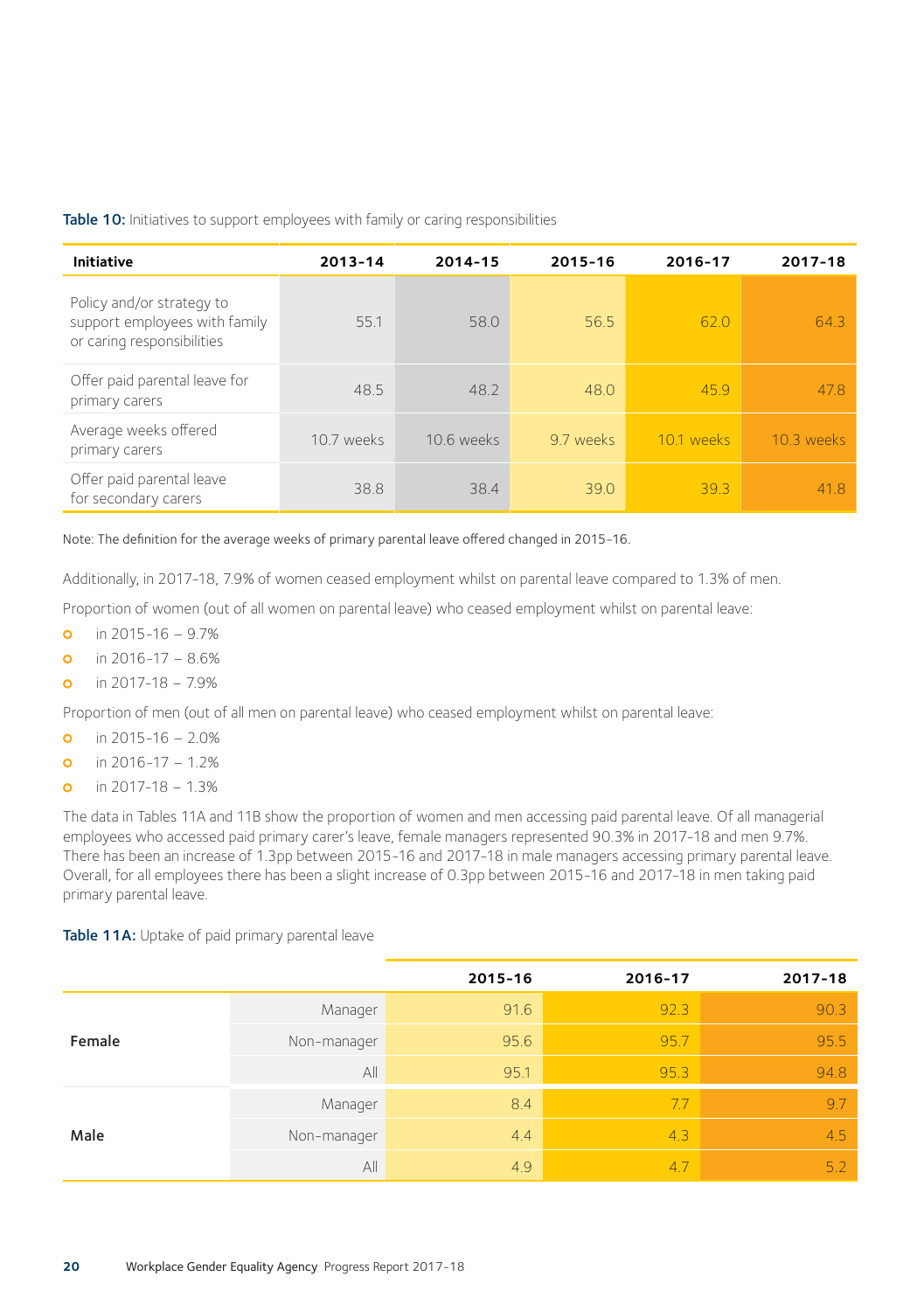#### Table 11B: Uptake of paid secondary parental leave

|        |             | 2015-16 | 2016-17 | 2017-18 |
|--------|-------------|---------|---------|---------|
|        | Manager     | 5.1     | 4.3     | 5.3     |
| Female | Non-manager | 3.9     | 5.4     | 6.2     |
|        | All         | 4.1     | 5.2     | 6.1     |
|        | Manager     | 94.9    | 95.7    | 94.7    |
| Male   | Non-manager | 96.1    | 94.6    | 93.8    |
|        | All         | 95.9    | 94.8    | 93.9    |

Note: Relevant employers were required to report on the uptake of primary and secondary parental leave (and the proportion of employees who ceased employment whilst on parental leave) for the first time from the 2015-16 reporting period.

#### Support for employees experiencing family or domestic violence

The proportion of organisations with a formal policy and/or strategy to support employees experiencing family or domestic violence has increased steadily by 14.7pp to 46.9% in 2017-18. A substantially larger proportion of organisations offer some measures to support employees experiencing family or domestic violence (85.4%). These measures include employee assistance programs, training programs and access to paid and unpaid leave.



Chart 2: Support for employees experiencing family or domestic violence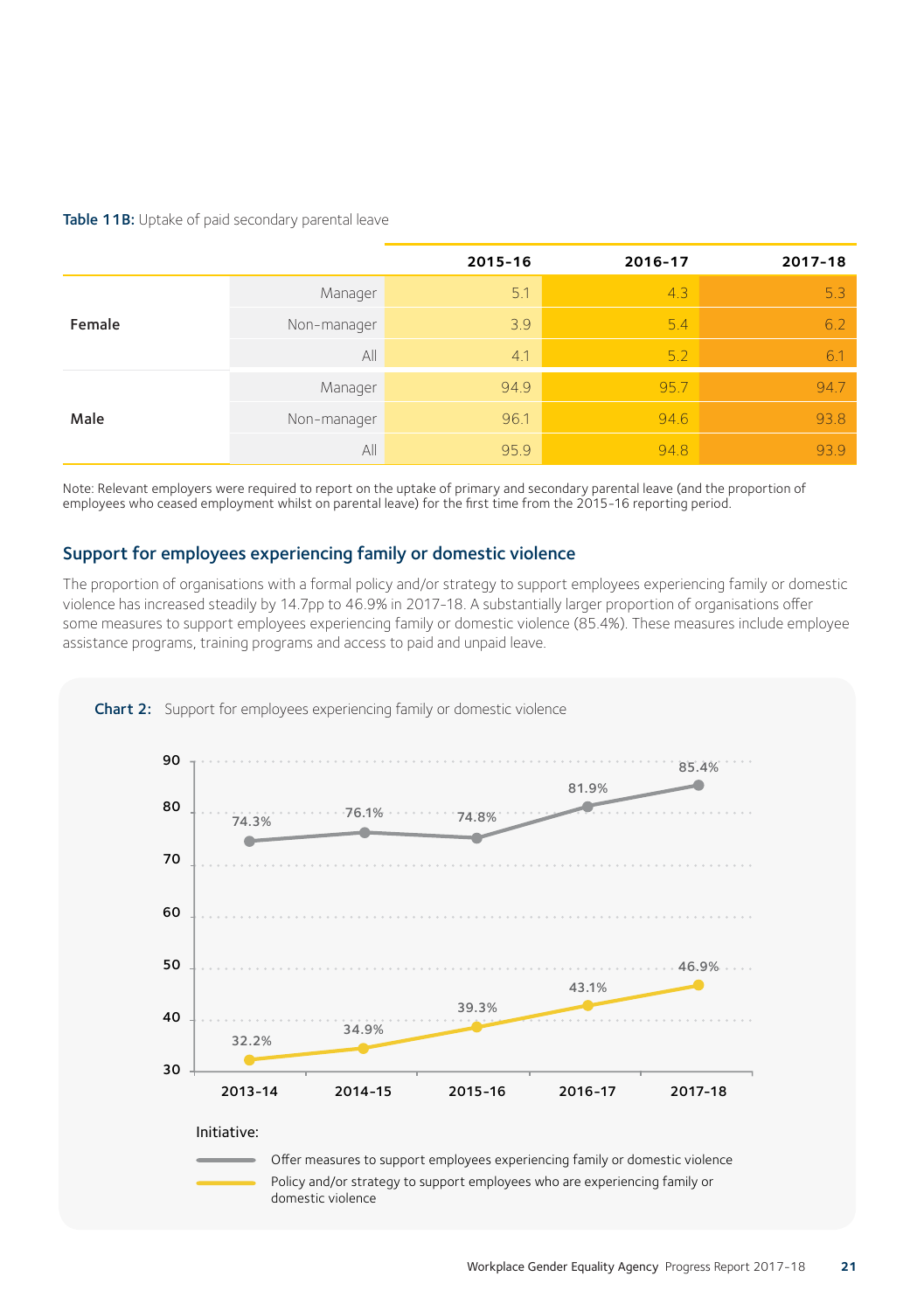### GEI5 – consultation with employees on issues concerning gender equality in the workplace

The reporting questionnaire captures information on how employers consult with employees on issues concerning gender equality in the workplace. This includes consultation by way of employee surveys, focus groups, consultative committees and performance discussions.

Despite improvement in this area, about half of all organisations do not consult with employees on the issue of workplace gender equality.

The percentage of organisations that do consult with employees on issues concerning gender equality in the workplace has increased by 3.7pp between 2013-14 and 2017-18:

- **o** in 2013-14 47.6%
- **o** in 2014-15 47.0%
- **o** in 2015-16 48.9%
- **o** in 2016-17 49.4%
- **o** in 2017-18 51.3%

# GEI6- Sex-based harassment and discrimination

Employers are required to report on policies and/ or strategies relating to sex-based harassment and discrimination prevention in the workplace through the reporting questionnaire. The percentage of organisations with a formal policy and/or strategy on sex-based harassment and discrimination prevention is very high:

- **o** in 2013-14 96.1%
- **o** in 2014-15 97.0%
- **o** in 2015-16 97.7%
- **o** in  $2016 17 97.7%$
- $\Omega$  in 2017-18 97.9%

The Sex Discrimination Act 1984, as well as applicable state-based anti-discrimination and equal opportunity legislation, sets out what constitutes unlawful sex discrimination. These contribute to a high level of awareness about the risks of sex-based harassment and discrimination. Consequently, it could be inferred that most organisations have pre-existing policies relating to sex-based harassment and discrimination.

Organisations are required to indicate whether training on sex-based harassment and discrimination prevention is provided to all managers. The percentage of organisations that provided such training has increased by 8.6pp between 2013-14 and 2017-18, as set out below:

- **o** in 2013-14 77.6%
- **o** in 2014-15 81.5%
- **o** in 2015-16 83.8%
- **o** in 2016-17 84.8%
- **o** in 2017-18 86.2%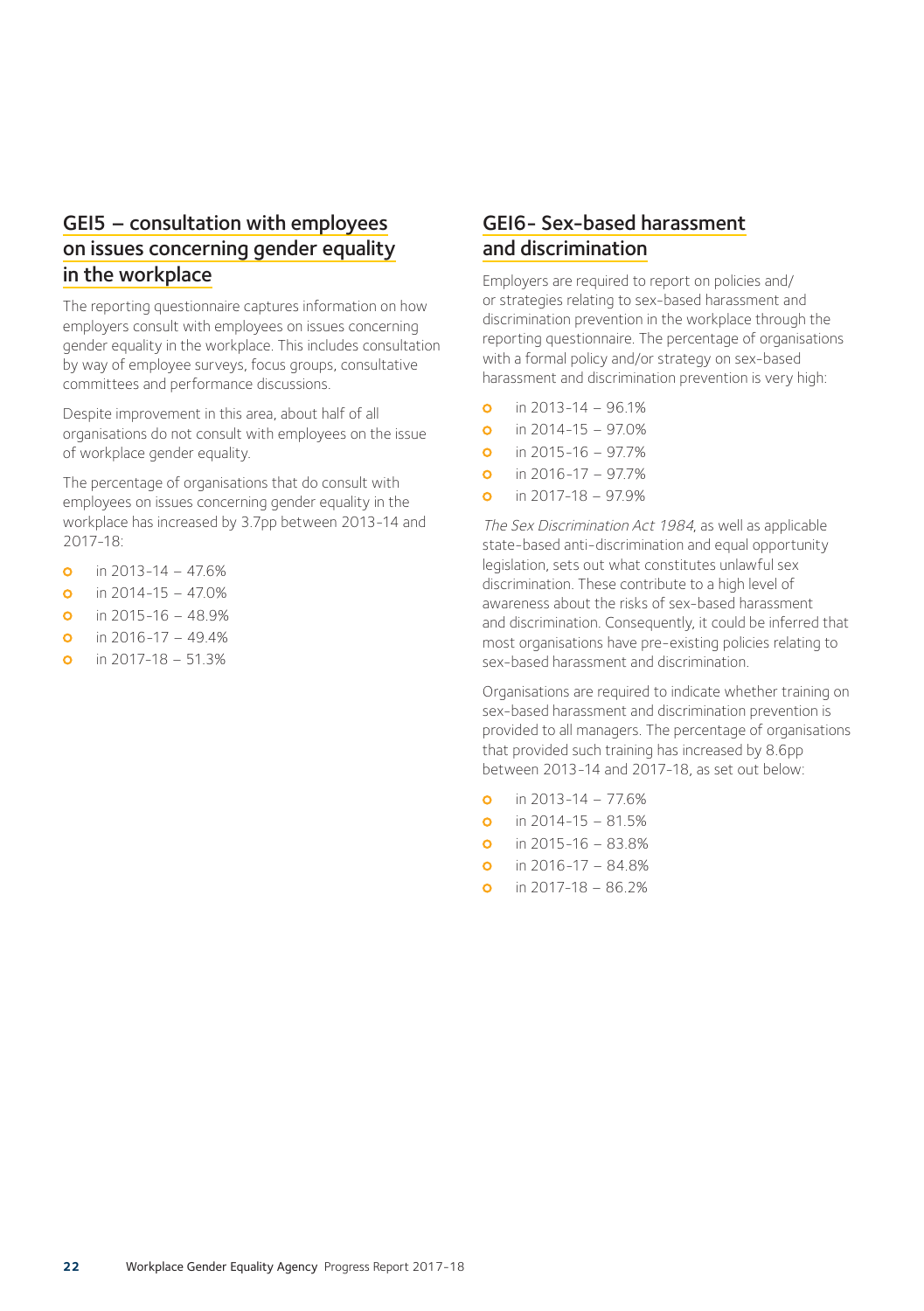# Performance against minimum standards

The Workplace Gender Equality (Minimum Standards) Instrument 2014 sets out minimum standards which apply to relevant employers with 500 or more employees. These employers must have a policy and/or strategy in place to support one or more of the gender equality indicators specified in column one of the table below. This policy and/or strategy must aim to achieve the particular objective for a gender equality indicator specified in the second column of the table below.

| Gender equality indicator                                                                                                                                                                                                       | Objective                                                                                   |
|---------------------------------------------------------------------------------------------------------------------------------------------------------------------------------------------------------------------------------|---------------------------------------------------------------------------------------------|
| Gender composition of the workforce                                                                                                                                                                                             | Supporting gender equality in the employer's workplace                                      |
| Equal remuneration between women and men                                                                                                                                                                                        | In relation to employees of the employer,<br>equal remuneration between women and men       |
| Availability and utility of employment terms, conditions<br>and practices relating to flexible working arrangements<br>for employees and to working arrangements supporting<br>employees with family or caring responsibilities | Flexible working arrangements for employees of the<br>employer with caring responsibilities |
| Sex-based harassment and discrimination                                                                                                                                                                                         | Sex-based harassment and discrimination prevention<br>in the employer's workplace           |

If an employer that is required to meet a minimum standard does not do so, it has a further two reporting periods to improve against the standard before it may be deemed non-compliant.

For 2017-18, 99.9% of organisations with 500 or more employees satisfied this minimum standard. This is in large part driven by the very high percentage of reporting organisations with a policy and/or strategy relating to sex-based harassment and discrimination (99.3%).

Table 12 shows the percentage of organisations that have a policy and/or strategy against each of the gender equality indicators. It includes "all reporting organisations" as well as those organisations with 500 or more employees.

Table 12: Performance against minimum standards - percentage with a policy and/or strategy in place

|                                                                                                                                                                                                                                    | 2016-17           |                | 2017-18           |                |
|------------------------------------------------------------------------------------------------------------------------------------------------------------------------------------------------------------------------------------|-------------------|----------------|-------------------|----------------|
| Gender equality indicator                                                                                                                                                                                                          | All organisations | 500+ employees | All organisations | 500+ employees |
| Gender composition of the workforce                                                                                                                                                                                                | 88.4              | 93.6           | 899               | 94.7           |
| Equal remuneration between women and men                                                                                                                                                                                           | 21.3              | 32.0           | 24.7              | 35.1           |
| Availability and utility of employment terms,<br>conditions and practices relating to flexible<br>working arrangements for employees and to<br>working arrangements supporting employees<br>with family or caring responsibilities | 62.0              | 72.9           | 64.3              | 73.9           |
| Sex-based harassment and discrimination                                                                                                                                                                                            | 97.7              | 99.2           | 97.9              | 99.3           |
| Policy and/or strategy against at least one<br>gender equality indicator                                                                                                                                                           | 99.0              | 99.7           | 991               | 99.9           |
| Policies and/or strategies against all four<br>gender equality indicators                                                                                                                                                          | 17.9              | 27.7           | 20.9              | 31.1           |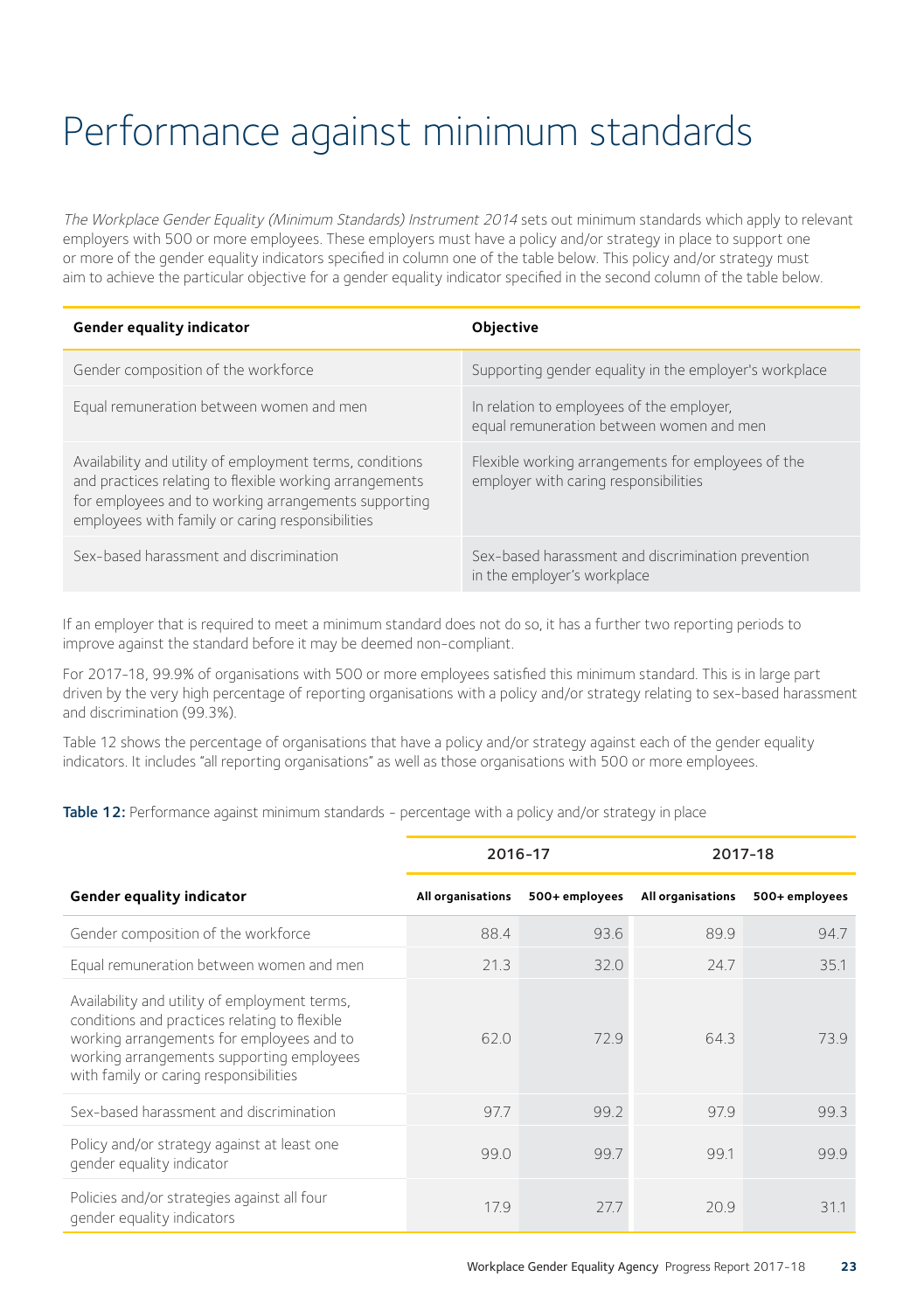The high level of compliance indicates that meeting the current minimum standard has only a minimal imposition on relevant employers. As mentioned above, we believe this is because employers have a policy and/or strategy in place for the prevention of sex-based harassment and discrimination due to a high level of awareness of the risks in this area due to federal and state-based antidiscrimination legislation. As such, this means they automatically meet the existing minimum standard.

Consideration should therefore be given to reviewing the minimum standards to drive improvement in areas beyond sex-based harassment and discrimination.

# Improving reporting and data collection

During the five years of full reporting under the Act, feedback from some reporting organisations has consistently raised concerns regarding the onerous nature of reporting.

The Agency is committed to ensuring reporting is as streamlined and as accessible as possible while maintaining the security and integrity of the data, in addition to catering for varied levels of sophistication in the IT systems of reporting organisations.

In November 2018, the Government announced the provision of \$8 million over four years to fund an upgrade of the Agency's reporting and data management system. Planning for and design of this new system will facilitate a fit-for-purpose solution to make workplace gender reporting easier and more effective.

The new reporting system will streamline the reporting process, including data quality processes, thereby reducing the time and cost to organisations of reporting. The new reporting system will also enable voluntary reporting, such as from the public sector and small businesses.

Over the next two reporting years, the Agency will maintain the current reporting IT system. The Agency will work closely with our third party IT provider Genix Ventures Pty Ltd and make minimal changes.

A detailed discovery process commenced in early 2019 to develop a clear and thorough understanding of the user requirements across key stakeholder groups, including small, medium and large organisations. The consultations will inform the design of the system including the possibility of data being retrieved directly from organisations to the Agency using existing software. The new reporting system will leverage cloud-based infrastructure and commercial off-the-shelf products. It is envisaged that this will be tailored to meet reporting requirements, the needs of reporting organisations and ensure that it is adaptable to allow reporting requirements to evolve with flexible scalability. The system's implementation, along with data migration and transition, is planned for completion by early 2021.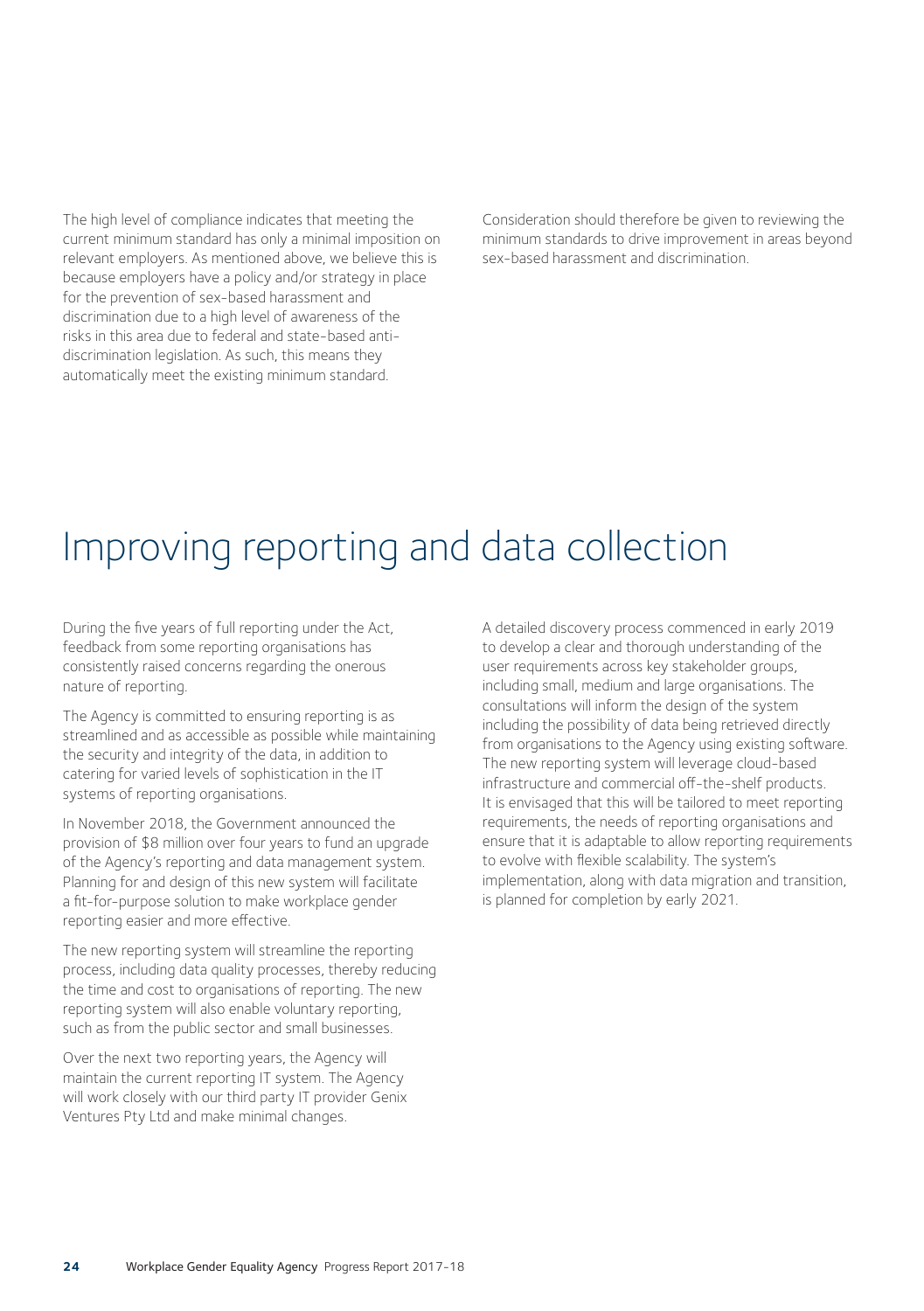# Data governance, policies and procedures

The Agency has the strategic mission of leading, influencing and inspiring change to promote gender equality in Australian workplaces by utilising its world-leading dataset. The Agency views its data as a strategic national resource and is committed to managing data holdings in a way that is consistent with best practice and the Australian Government Public Data Policy.

In line with these policies, the Agency developed a data governance framework policy and data management policy in 2017. The Agency's Data Governance Framework provides a structure for the development, promotion and implementation of good data management practices.

| Data governance, policies and procedures |                              |                            |                             |
|------------------------------------------|------------------------------|----------------------------|-----------------------------|
|                                          | Data management capabilities |                            |                             |
|                                          | Manage the data life cycle   | Mine the data for insights | Use the data to communicate |
| and privacy                              | Storage                      | Processing                 | Reporting                   |
| access                                   | Cleaning                     | Analysis                   | Sharing                     |
| Security,                                | Metadata standards           | Integration                | Analytics                   |
| Staff education, support and training    |                              |                            |                             |
| IT software, systems and support         |                              |                            |                             |

#### The Agency's strategic mission is to lead, influence and inspire change to promote gender equality in Australian workplaces utilising our world-leading dataset

The data management policy refers to all data collected by the Agency under the Act that is not deemed to be personal information. It also includes data held in support of the production of the Agency's reports e.g. Australian Bureau of Statistics data. It excludes data relating to the Agency's administrative functions e.g. financial or human resource data.

The Agency's data governance and management processes are developed with a focus on the security and privacy of organisations that report to the Agency in accordance with the Act, supported by a secure ICT infrastructure environment and a commitment to quality control processes.

The Data Standards Working Group consists of members from the Agency and external academic and non-academic experts. It provides data management policy recommendations to the Agency's Executive Committee for their approval and reviews the Agency's policies on an annual basis and the Data Governance Framework on a biennial basis.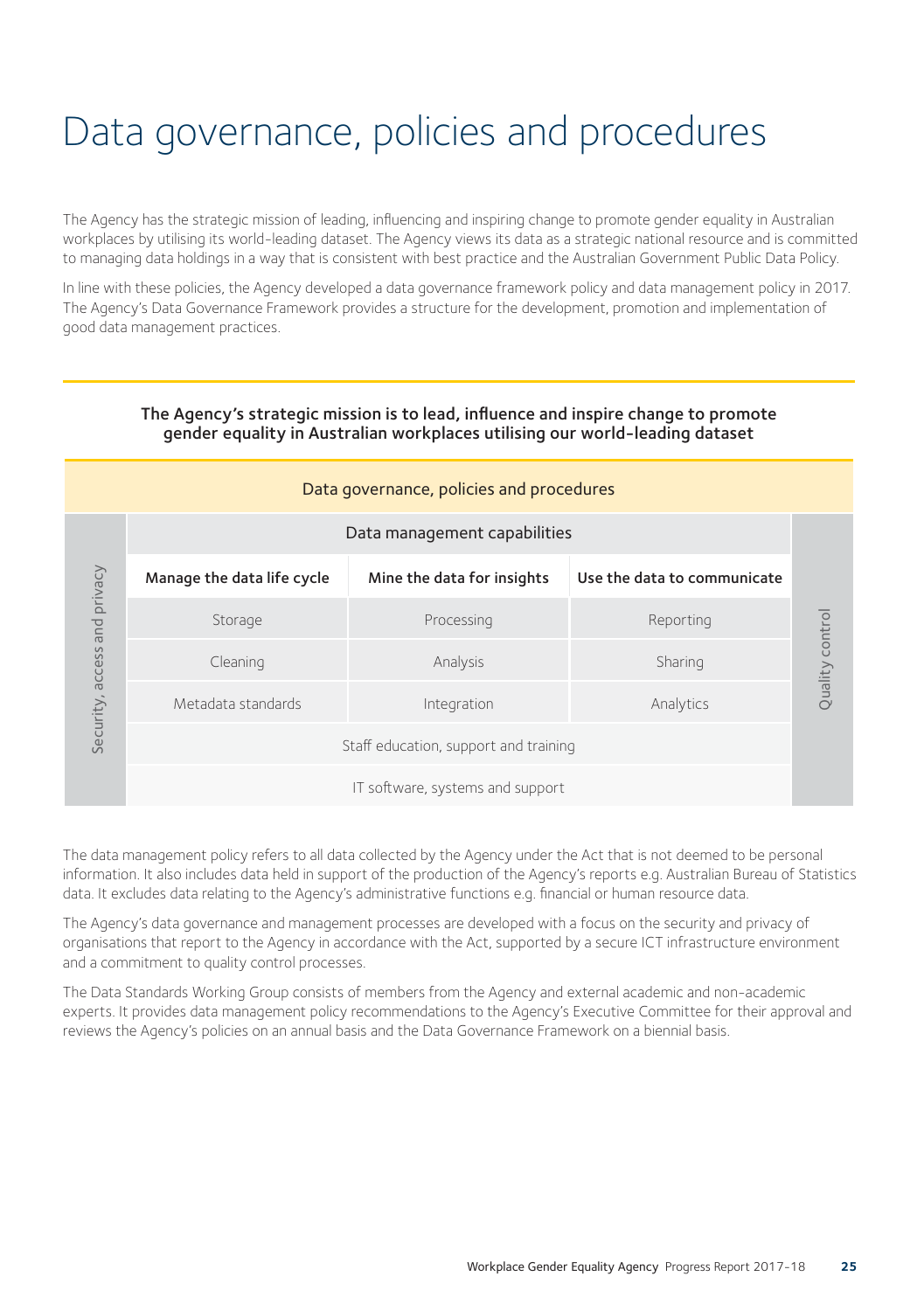# Recommendations to improve and streamline gender equality reporting and data

After five full years of reviewing and analysing the reporting data, the Agency has identified opportunities to streamline and improve the gender equality dataset. Many of these opportunities were identified in the 2014-16 Progress Report and remain relevant. Adding some additional data points will allow for a more detailed and granular analysis of gender equality in Australian workplaces. These are set out below.

### Streamline gender equality reporting

#### All reporting organisations to report unit level data

Relevant employers provide their data either in unit level or aggregated formats. Over 60% of all reporting organisations submit their data in unit level format. Unit level data is the most granular data. This format lists each individual employee and their associated data separately rather than in aggregated tables. It is a single table listing one employee per line (excluding personal employee information). The Agency's system then calculates the remuneration totals for organisations to review. Providing employee data in this format would make it easy for reporting organisations to also provide other data, such as superannuation, age and part-time hours worked.

Receiving data in unit level form would also remove a number of data quality errors that emerge when organisations aggregate their own data.

#### Recommendation

Relevant employers be required to submit unit level data.

#### Collecting data at individual entity level rather than parent/group structure

Under sub-clause 1.1.2 of Schedule 1 of the Workplace Gender Equality (Matters in relation to Gender Equality Indicators) Instrument 2013 (No. 1) (Instrument), reporting organisations are required to report disaggregated data by gender on managers.

Currently, reporting organisations may provide this information in relation to the parent entity/group hierarchy, or by the individual employing entity within the group. Most reporting organisations are reporting on this data as it relates to the employing entity. However, there are a substantial number that submit their report as it relates to their parent entity/group hierarchy.

To enable consistent comparison data across employers and industries, the Agency has stated its expectation that organisations should provide this information on managers as it relates to each individual employing entity within the group. However, this distinction is not specified in the Instrument so reporting organisations are not required to comply with the Agency's stated expectation.

This ambiguity in the Instrument creates inconsistencies in the reporting data, limiting the ability of the Agency to make robust inferences about gender equality outcomes for industries and some organisations.

#### Recommendation

Relevant employers be required to report on data as it relates to individual entities within corporate structures, not as it relates to the group hierarchy.

#### Information on when employers select their employee data

Reporting organisations are required to report on the gender composition of their workforce, as at a particular point in time in a 12-month period between 1 April and 31 March in the following year. Technically this means that a reporting organisation can submit exactly the same report two years in a row by virtue of the self-selected date. For example, if an employer chooses 31 March 2017 as their point-in-time date for the 2016-17 reporting period, and then chooses 1 April 2017 for the 2017-18 reporting period (one day later), it is very likely that no changes will have occurred during that 24-hour period and exactly the same report can be submitted.

Closing the current loophole enabling organisations to submit identical data for two consecutive years would ensure that organisations are providing data that is representative of changes in their workforce.

#### Recommendations

- i. A reporting organisation's point-in-time date must be no sooner than six months following the last snapshot date.
- ii. The snapshot date to be included in the reporting organisation's report.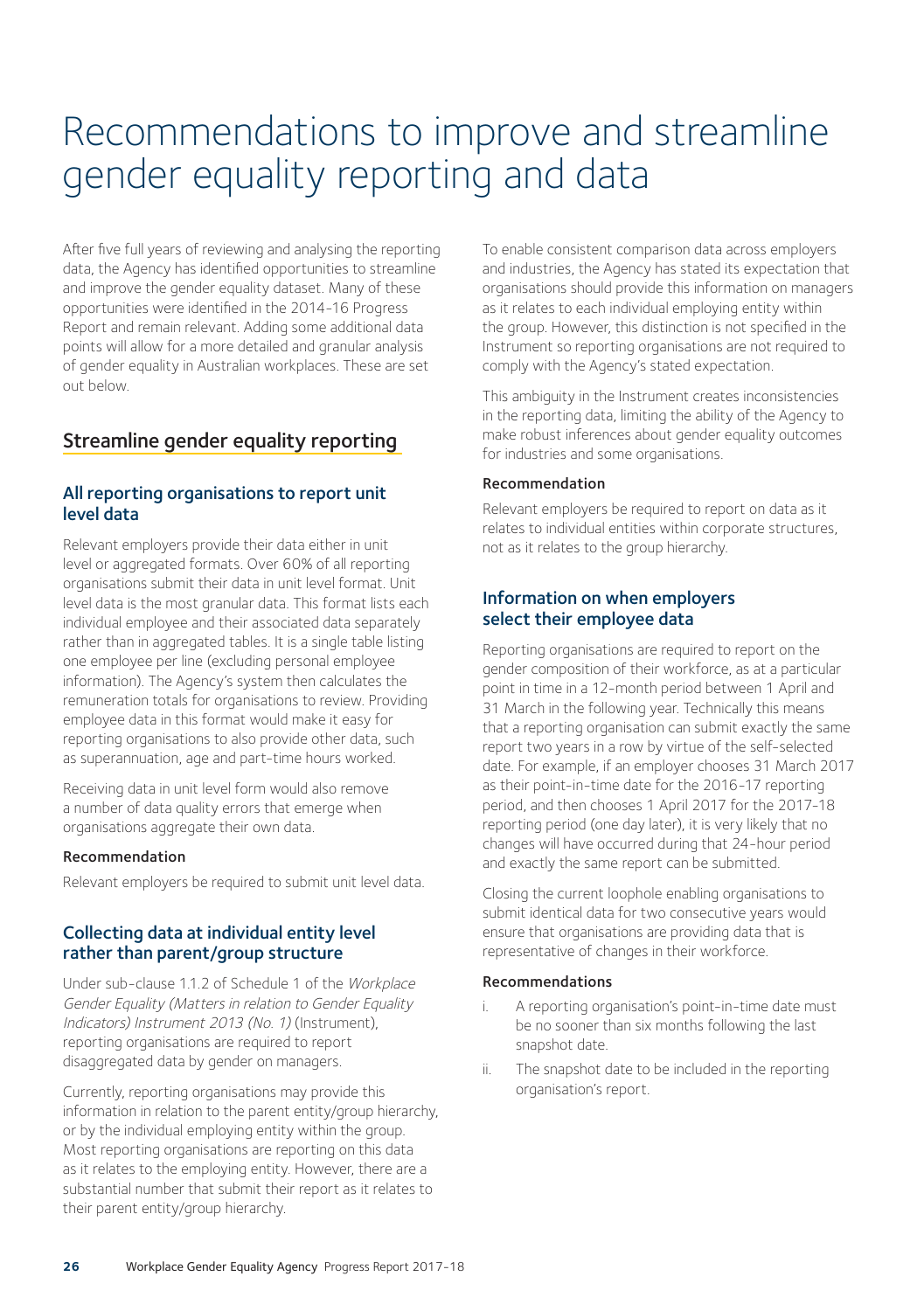#### Expanding the scope of the dataset to public sector

Under the Act, the Agency collects data from non-public sector employers with 100 or more employees. While this gives considerable insight into about 40% of Australian employees, it excludes small business and the public sector.

A number of local, state and federal government departments have approached the Agency about the possibility of reporting on a voluntary basis, partly with an expressed desire to be benchmarked against private enterprise. The inclusion of public sector reporting data would assist to create a comprehensive, more representative and more accurate picture of gender equality across the Australian economy.

#### Recommendation

Mandatory reporting for all tiers of government should be phased in over time. The Agency suggests that the Australian Public Service should be the first tier of government to be required to report to the Agency.

### Improving the gender equality data evidence

#### Collecting the number and gender of independent contractors

The discussion about the changing nature of work covers many aspects from technological advancements to changing boundaries of firms and the transformation of traditional employment structures. The 2018 ABS data shows that approximately 8% of the 12.6 million people who were employed in Australia were classified as independent contractors.<sup>v</sup> Furthermore, the data shows that over 72% of the independent contractor workforce is male.<sup>vi</sup> Collecting data on the number and gender of independent contractors will provide greater insights into the transforming labour market and any impact it may be having on women's workforce participation and gender segregation.

#### Recommendation

Relevant employers be required to report on the number and gender of people they engage under a contract for services each year (that is, independent contractors).

#### Reporting on occupations and jobs – reporting at ANZSCO level 4

To improve workplace gender equality data and the evidence for change, it has long been argued that reporting on occupational categories should expand from Australian and New Zealand Standard Classification of Occupations (ANZSCO) level 1 to ANZSCO level 4 for non-manager occupational categories. This was recommended by the Non-Manager Working Group in 2015, a group established by the then Minister for Employment.

For example, the Agency currently collects data on employees in the major Group 'Technicians and Trades Workers' (ANZSCO level 1). Expanding to level 4 of this non-manager category means the Agency would collect data on 'Automotive Electricians'. This improved description makes it easier for employers to match their job roles to the correct occupational category.

More granular data on occupations and job classifications will enable greater insights from the data, particularly the impact of labour market segmentation as it contributes to the gender pay gap.

#### Recommendation

Relevant employers be required to provide non-manager data to the fourth hierarchical structure of the ANZSCO classification structure.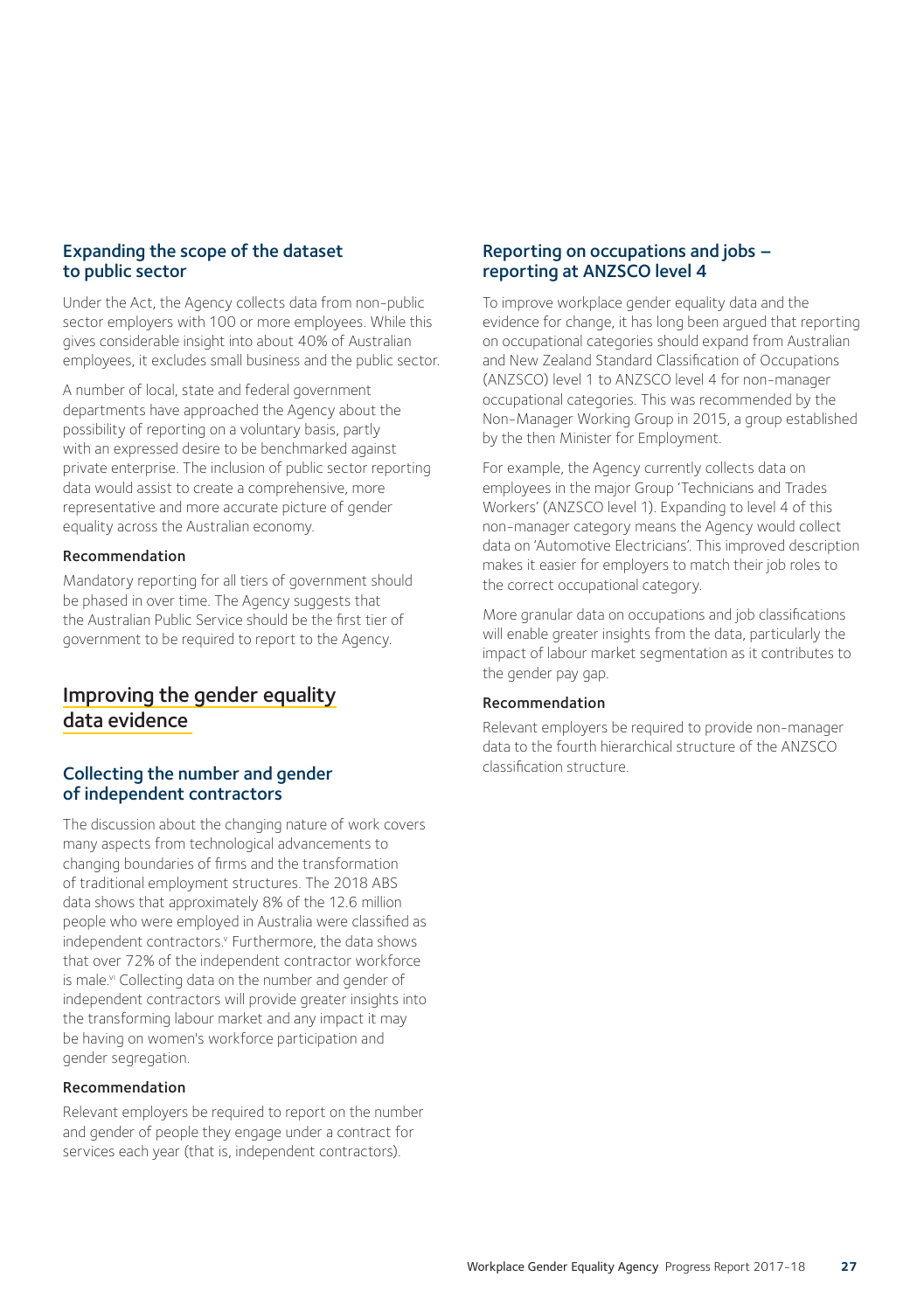#### Collecting data on employee's age

A key outcome of workplace gender equality is to improve the long-term economic security of women in retirement. The current gap in superannuation on retirement shows women retiring with superannuation balances that are, on average, 42% less than that of menvii.

We know that the average gender pay gap between women and men working full-time generally increases with age up to the mid-50s before decreasing by the age of retirement (around 65 years of age)viii. However, this data is only collected biennially by the ABS and does not offer a breakdown by industries and occupations.

Collecting data on age would enable the adjustment of gender pay gaps and a comparison of salaries within a specific age group. The Agency would be able to determine whether gender pay gaps are lower across different age groups and across different occupational groups. Having a clearer picture of the relationship between gender workforce composition and age across Australian industry would provide a better understanding of the appropriate policy mechanisms that may be initiated to address workplace gender issues.

In addition, collecting data on age would more effectively help understand how workplace gender inequality affects long-term economic security.

Based on the Agency's experience of dealing with relevant employers over the last five years of full reporting, we are of the view that the overwhelming majority of reporting organisations already collect the date of birth of employees in their human resources systems.

#### Recommendation

Relevant employers be required to report on the date of birth of their employees to the Agency.

#### Collecting data on the number of hours part-time employees are engaged

A part-time employee is defined as "an employee engaged to work less than the minimum number of hours a week that your organisation defines as full-time".ix Therefore, the collection of the number of hours worked by each part-time employee would provide a better understanding of the extent of part-time employment.

In addition, more accurate data on the part-time hours an employee worked would enable a more thorough investigation of the gender pay gap as well as superannuation gaps across part-time employment and its implications for women's economic security.

#### Recommendation

Relevant employers be required to provide the number of hours of engagement of part-time employees.

#### Expand data collection on returning to work after parental leave

Relevant employers are required to report on the proportion of employees who have ceased employment during or at the end of parental leave. The Agency hears anecdotal evidence that the first 12 months on return to the workplace is a high-risk period for women to disengage from the workforce, due to challenges faced in balancing work and caring commitments. The Agency's data on this aspect of women's workforce participation is currently incomplete.

#### Recommendation

Relevant employers be required to report on the number and proportion of employees who have ceased employment within 12 months from returning from parental leave, by gender, employment status and manager/non-manager category.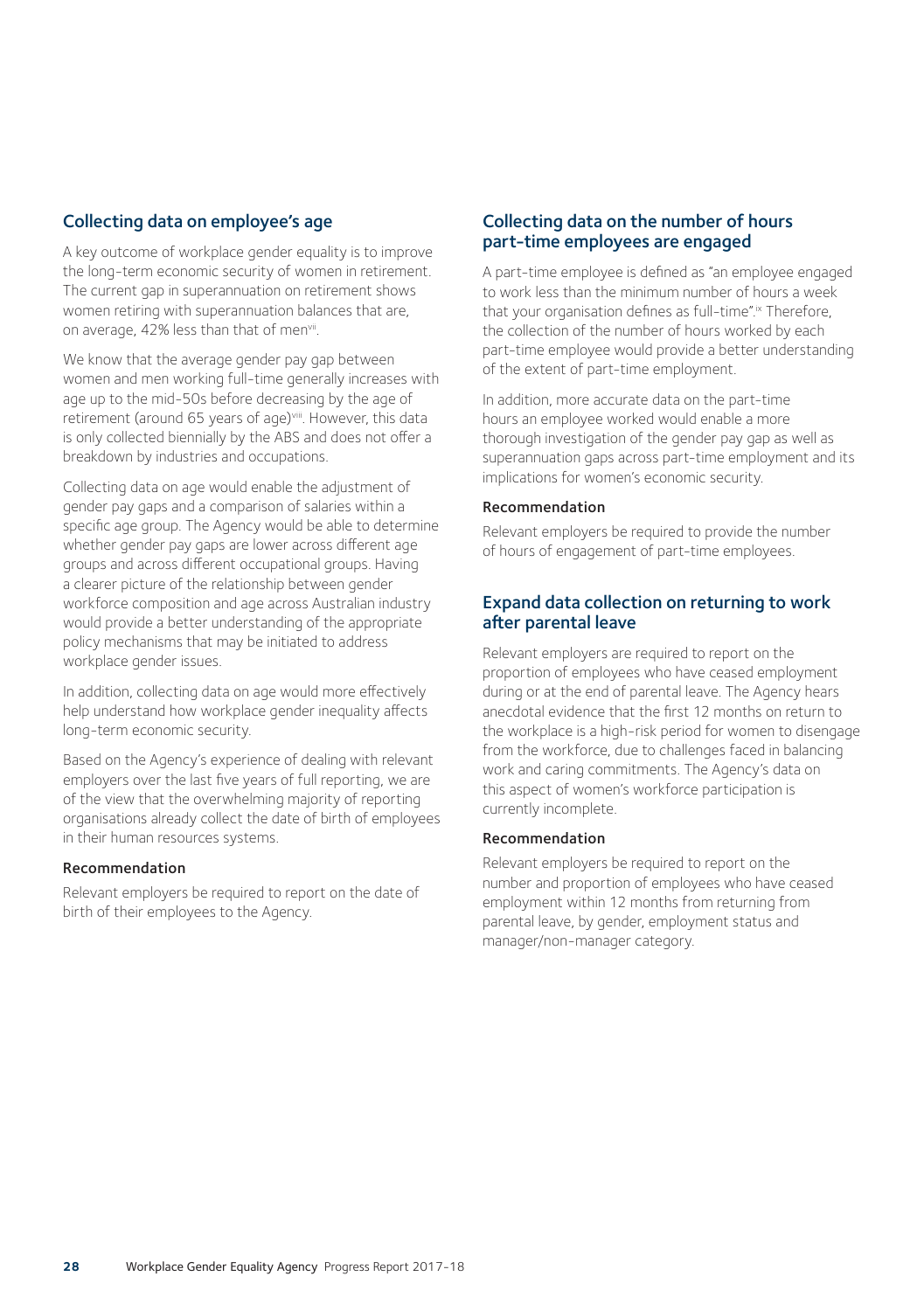#### Report on employees who involuntary exit

There is a requirement for employers to report on the number and proportion of employees who have resigned, by gender, employment status and manager/non-manager category. Resignations are voluntary exits by employees. Involuntary exits or redundancies can be another form of discrimination against women. The Agency hears anecdotal evidence of part-time employees and women on parental leave being disproportionately impacted by redundancy. Currently, the Agency does not capture information on redundancies or other involuntary exits (other than for those not returning from parental leave as discussed above).

#### Recommendation

Relevant employers be required to report on the number and proportion of employees who have involuntarily exited the organisation, by gender, employment status and manager/non-manager category.

#### Collect data on partners – promotions, resignations, parental leave

Currently, employers are required to report on:

- **o** the number and proportion of employees awarded promotions by gender, employment status and manager/non-manager category<sup>x</sup>;
- **o** the number and proportion of employees who have resigned by gender, employment status and manager/ non-manager category<sup>xi</sup>; and
- **o** the proportion of employees who took a period of parental leave who ceased employment during, or at the end of that period (including where the parental leave is taken continuously with any other leave type), by gender and manager/non-manager category<sup>xii</sup>.

As partners in partnership structures are not legally employees, they are not captured by the provisions of the Instrument related to promotions, resignations or parental leave. Given the representation of women in partnership positions is relevant to their overall representation in these industries, the Agency considers that more meaningful insights could be gained by amending the Instrument to ensure data is collected on people in partnership positions.

Such an amendment would make it consistent with sub-clause 1.3, Schedule 1 of the Instrument that requires employers to report on "the composition of applicants appointed to positions by gender and by manager/non-manager" categories. This terminology does not limit reporting to employees only.

#### Recommendation

Professional services firms be required to include partners when reporting on promotions, resignations and those who cease employment during, or at the end of, a period of parental leave.

#### Partners – disaggregated data on composition and employment status

The representation of women as full and partial equity partners in partnership structures is an ongoing gender equality issue. Currently, professional services firms report on the composition and the employment status of partners as a combined group. Whilst the Agency is able to request that partnerships report separately on the different categories of partners, this is not enforceable.

#### Recommendation

Partnerships be required to report separately on the number of equity, partial equity and non-equity partners, by gender, employment status and manager category.

#### Collect data on whether organisations pay superannuation when employee is on parental leave

Superannuation is a critical issue for women's economic security but data is not collected on the number of employers paying superannuation on either employerfunded paid parental leave, or government-funded paid parental leave.

This could be addressed by adding a requirement for employers to report on whether superannuation is paid for employees while on paid parental leave.

#### Recommendation

Relevant employers be required to report on whether they pay superannuation while employees are on parental leave, both paid and unpaid.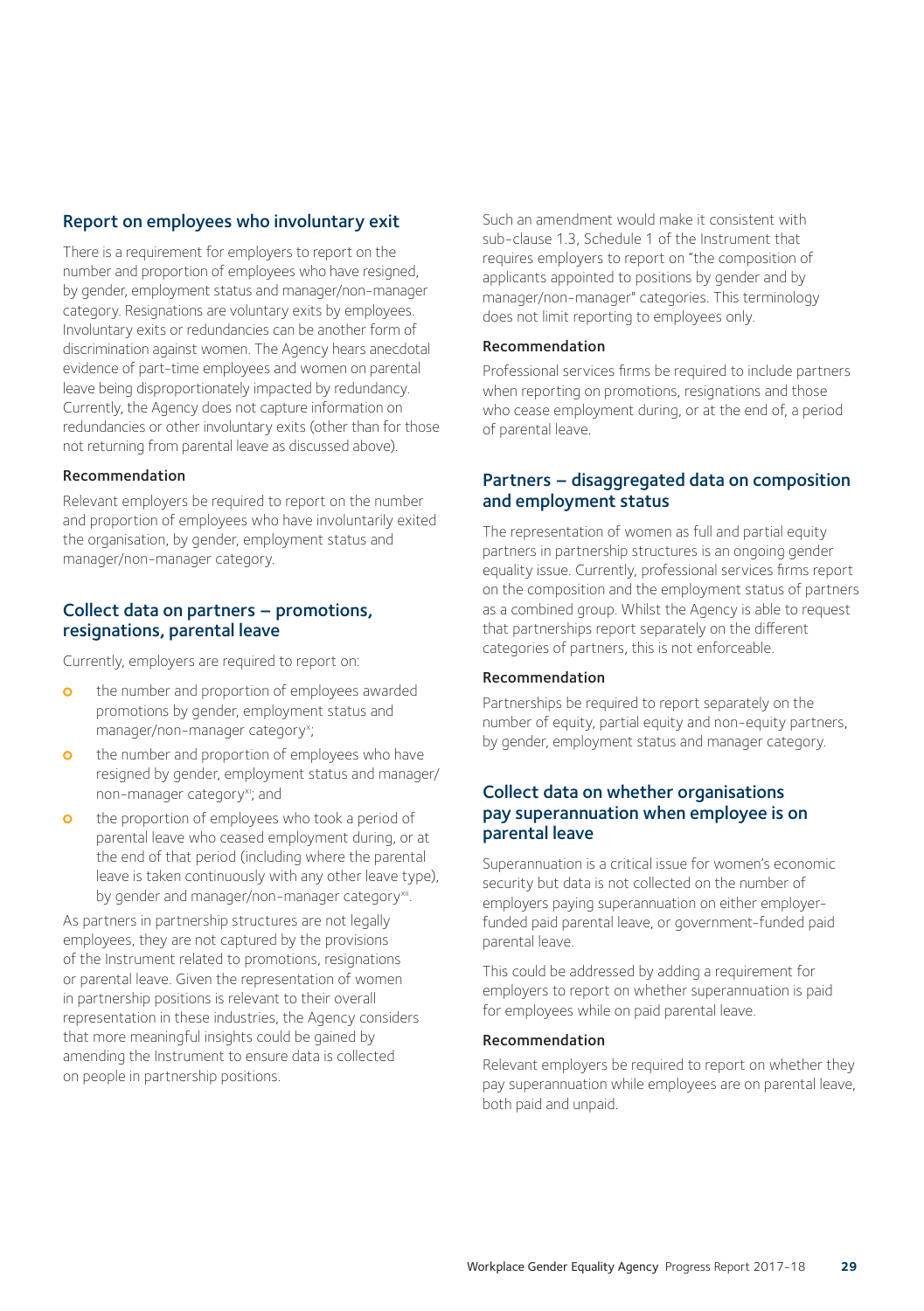#### Collect data on sex-based harassment and discrimination training for employees

Employers are required to report on the provision and frequency of workplace training for managers on the prevention of sex-based harassment and discrimination.

There are opportunities for organisations to change their approach and reduce the incidence of sexual harassment by placing greater emphasis on the role that bystanders can play (those who observe sexual harassment) through education and skills-based training. The Agency considers that there is value in requiring employers to report on the provision and frequency of training for all employees.

#### Recommendation

Relevant employers be required to report on the provision and frequency of workplace training on sex-based harassment and discrimination for all employees.

#### Uptake of formal flexible working arrangements

Employers are required to report on the existence of a policy and/or strategy on flexible working arrangements, and whether the following employment conditions and practices are available in their workplace:

- **o** flexible hours of work
- **o** compressed working weeks
- **o** time-in-lieu
- **o** telecommuting
- **o** part-time work
- **o** iob sharing
- **o** carer's leave
- **o** purchased leave
- **o** unpaid leave and other.

Feedback received by the Agency suggests that the culture of a workplace can be a barrier to employees accessing flexible work practices even when they are available.

#### Recommendation

Relevant employers be required to report on the uptake of formal flexible working arrangements such as flexible hours of work, compressed working weeks, time-in-lieu, telecommuting, part-time work, job sharing, purchased leave, unpaid leave and other.

#### Remove collection of data on carer's leave

Employers have to report on the provision of carer's leave that is available (see sub-clause 4.9.7, Schedule 1 of the Instrument).

The National Employment Standards set out in the Fair Work Act 2009 include "paid personal/carer's leave" as an employee entitlement. As such, requiring employers to report on its availability is a duplication and not needed.

#### Recommendation

Remove the requirement for employers to report on the availability of carer's leave in their workplace.

#### Remove collecting data on reporting levels to the CEO

Employers are required to report disaggregated data by gender on managers, including distance from the CEO or equivalent (referred to by the Agency as "reporting levels to the CEO").

Feedback from employers is that this is a difficult requirement to meet as this method of describing employee positions does not align with their own reporting structures and processes. Therefore it is not relevant to them. Many employers spend considerable time interpreting this requirement and applying it. Consequently, the Agency has taken a cautious approach to the accuracy and usefulness of this data.

Based on feedback, removing this requirement would save considerable time for relevant employers.

#### Recommendation

Remove the requirement for relevant employers to report on reporting levels to the CEO.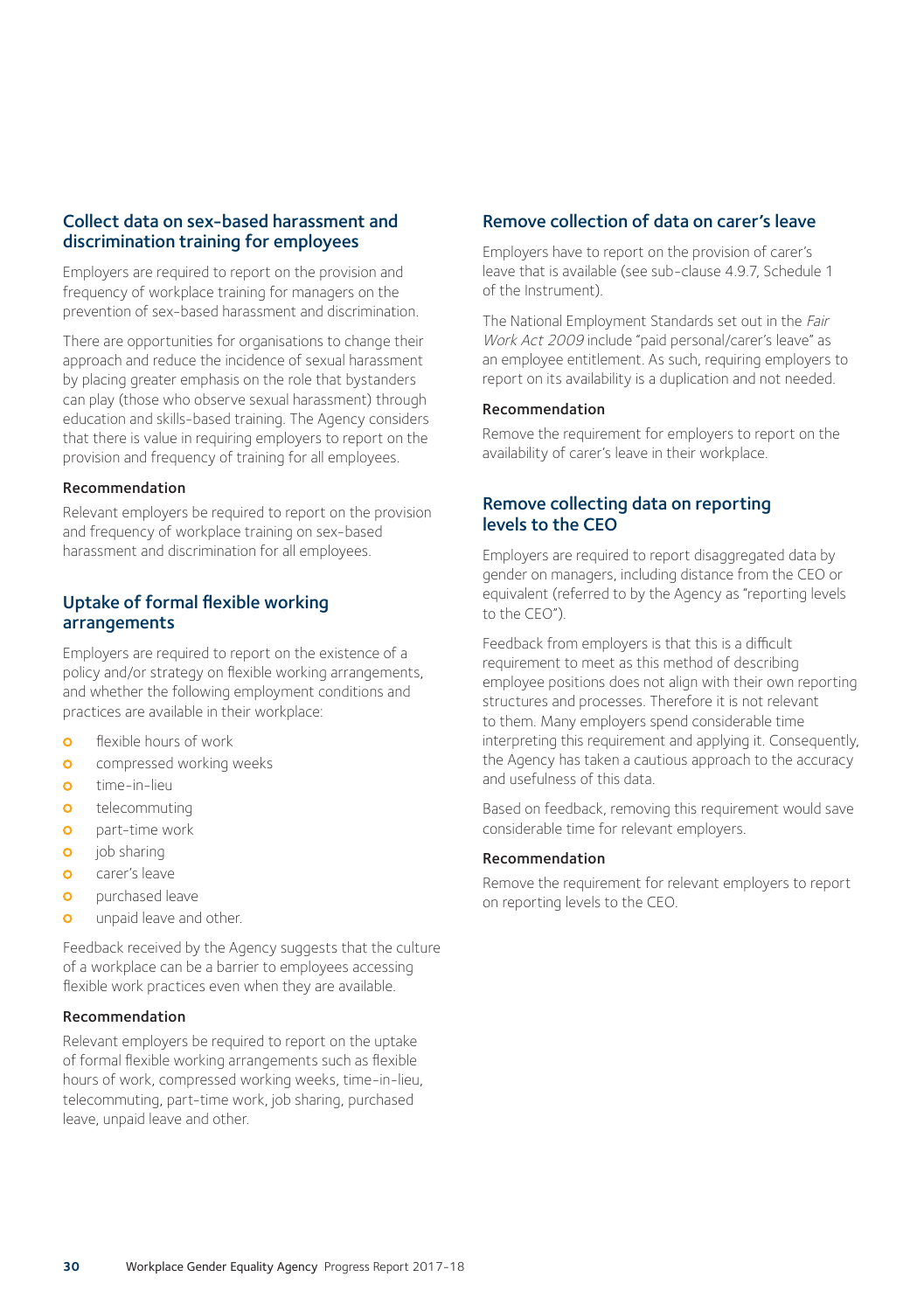# Strengthening compliance mechanisms

#### Sanctions for non-compliant organisations

Each year, the Agency names organisations that have been assessed as being non-compliant with the Act in its annual report to the Minister. These are referred to as "noncompliant organisations". The Agency also maintains a current list of non-compliant organisations on its website.

#### Procurement framework

The Act notes that non-compliant employers "may not be eligible to compete for contracts under the Commonwealth procurement framework and may not be eligible for Commonwealth grants or other financial assistance".xiii

Organisations submitting tenders for Commonwealth Government contracts must demonstrate compliance with the Act (if they are defined as a relevant employer under the Act). This is outlined in the Workplace Gender Equality Procurement Principles (Principles) and supported by the Commonwealth Contracting Suite.

In 2018, the Agency wrote to Commonwealth Departmental Secretaries advising them of the list of non-compliant organisations. The letter requested that departments contact any non-compliant organisations with whom the department had a contract and advise them of their legal obligations under the Act. This prompted a number of organisations to become compliant.

Although the Principles provide a solid framework for procurement officers and suppliers, we believe they can be further improved. Currently, if the value of a supplier's contract falls below a related procurement threshold, the Principles do not apply. The current thresholds are:

- **o** for FMA Agencies (other than for construction services) the threshold is \$80,000.
- **o** for relevant CAC Act bodies (other than for construction services) the threshold is \$400,000.
- **o** for procurements of construction services by FMA Agencies or CAC Act bodies, the threshold is \$9 million.

There are known examples of a non-compliant organisation providing goods or services to the Australian Government because the contracted amount was below the related procurement threshold.

#### Recommendation

The value of the procurement thresholds in the Workplace Gender Equality Procurement Principles be removed.

### **Grants**

Grants or other financial assistance are generally administered by individual departments who determine their own criteria. This includes whether recipients are required to be compliant with federal legislation, in accordance with applicable Commonwealth Grants Rules and Guidelines.

It remains difficult to access a centralised list of all funding and grant schemes available within Government. As such, it is difficult to ascertain for which schemes non-compliant employers are ineligible.

#### Recommendations

Receipt of Commonwealth grants and other financial assistance for reporting organisations should be contingent on compliance with the Act. Consideration could be given to specifically and clearly articulating this in the Commonwealth Grants Rules and Guidelines or on the GrantConnect website.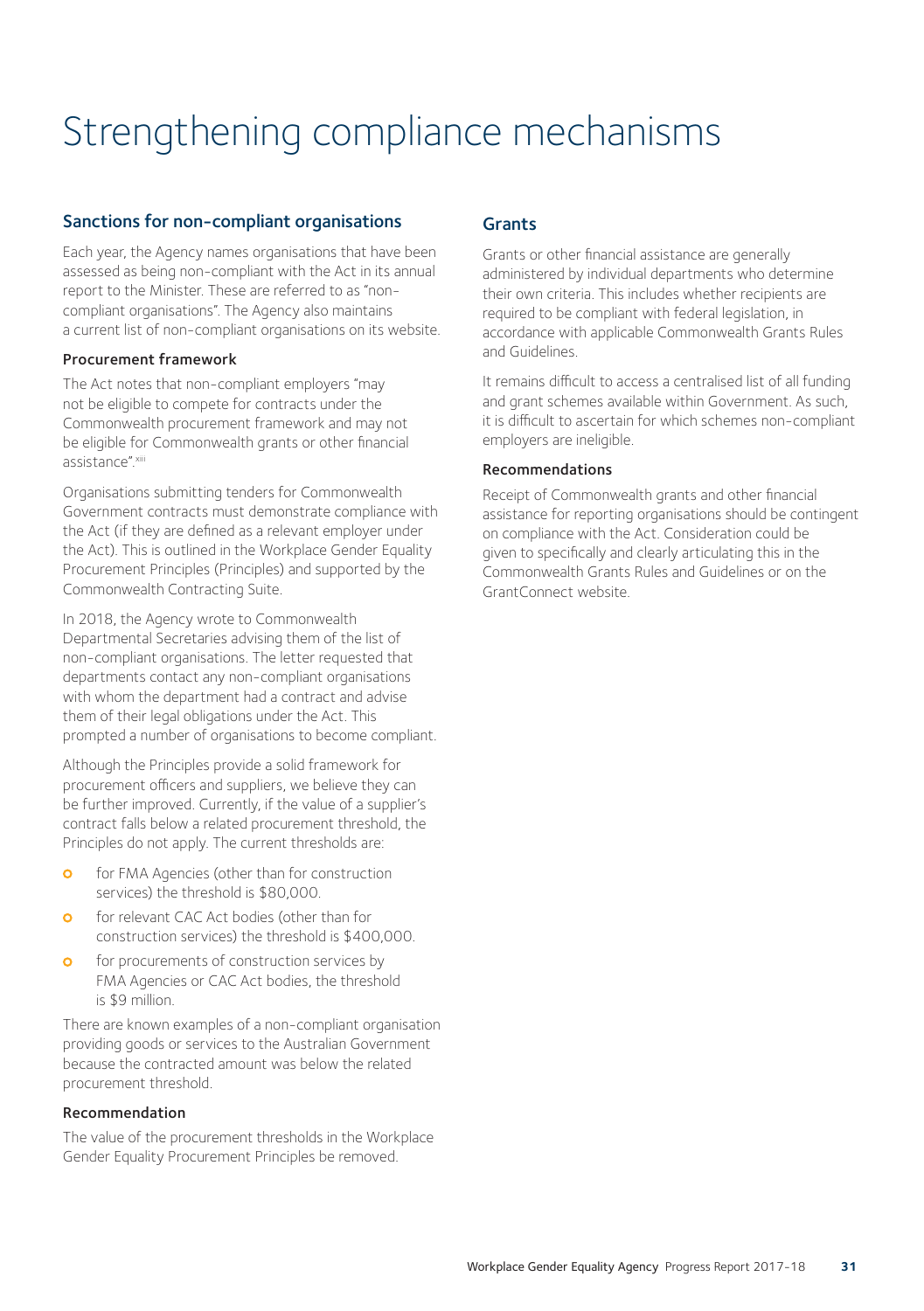# Additional observations

### Reporting on non-binary genders

The Agency is asked about the absence of data on employees who do not identify as female or male.

The Agency is only able to collect data as it relates to women and men in their workforce and not information about persons of an alternative gender.

As such, any change to enable reporting on non-binary genders would require a change to the Agency's underlying legislation.

### Reporting on cultural diversity

The Agency does not collect data on ethnicity. However, the Agency is often asked why this information is not collected.

Collecting data on ethnicity would be valuable for assessing the intersection between gender and ethnicity. The Agency is unaware of any other existing dataset that would provide this information on employees in Australian workplaces.

If government were to pursue the option of collecting this data, advice should be sought about whether the Act, or another legislative mechanism, would be the most appropriate approach for collecting this data.

# Conclusion

One pillar of the four pillars published in the WGEA strategic plan is to realise the potential of the data we collect. The purpose of the recommendations made in this report is to further improve the value and utility of this dataset and to alleviate unnecessary effort for organisations in reporting to the Agency. Although there are recommendations to capture additional information for the purpose of improving the gender equality data evidence, these have been designed to align with what we now know are the HR reporting structures for so many of our reporting organisations.

The recommendations in this report for additional information have also been offset by recommendations to remove the collection of information on carer's leave and the reporting levels to the CEO. The adoption of both of these recommendations will significantly reduce the reporting burden on employers. If adopted in their entirety, these recommendations will create a less onerous reporting process for employers and improve the detail and quality of the Agency's dataset.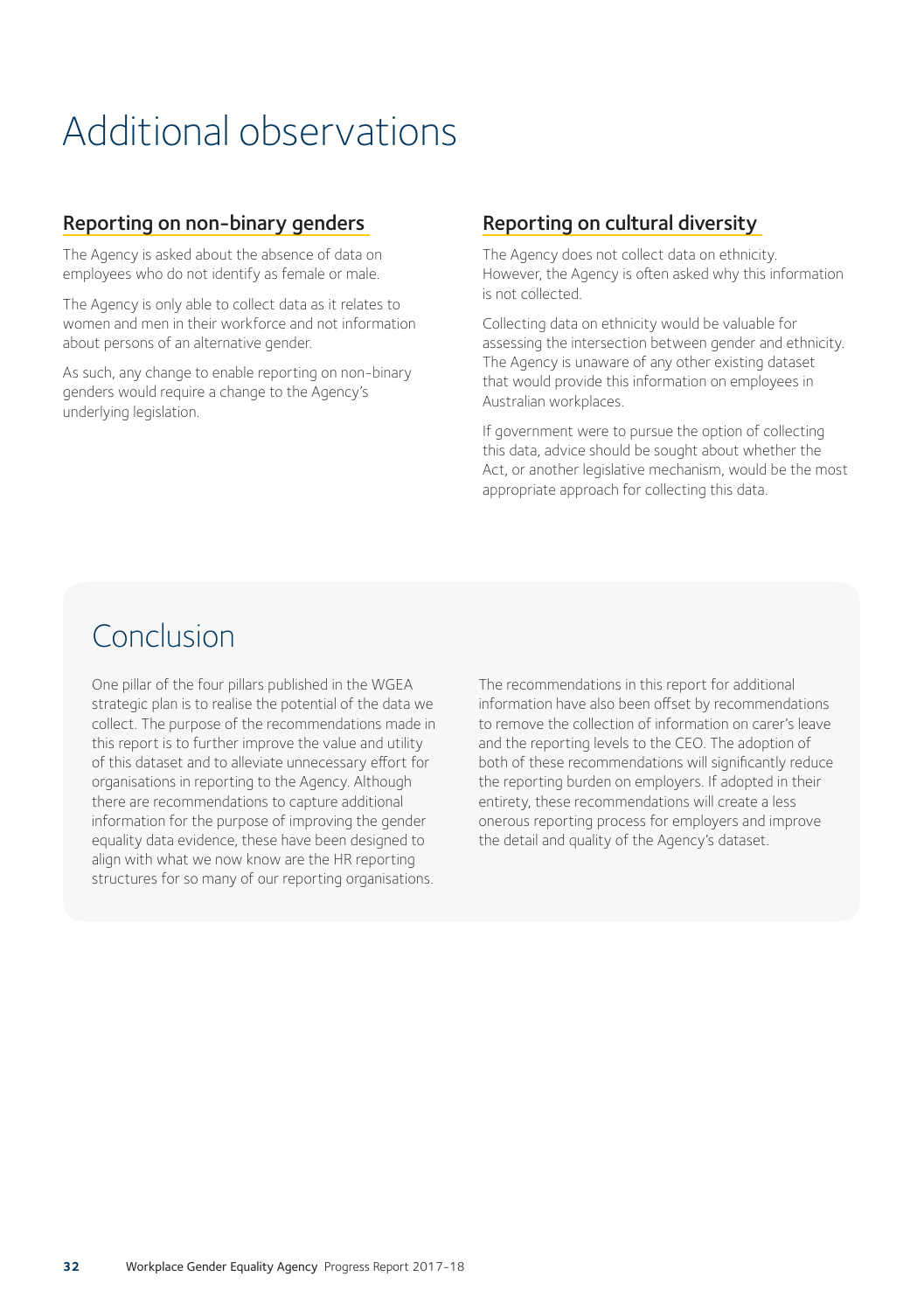# References

- i OECD (2017), "*The Pursuit of Gender Equality: An Uphill Battle, OECD Publishing*", Paris https://doi.org/10.1787/9789264281318-en, p. 163-164
- ABS (2018), Average Weekly Earnings, May 2018, cat. no. 6302.0, viewed 16 August 2018 http://www.abs.gov.au/ausstats/abs@.nsf/mf/6302.0
- iii ibid
- Clare R. (2017), Superannuation account balances by age and gender, December 2017, ASFA Research and Resources Centre, https://www.superannuation.asn.au/ArticleDocuments/359/1710\_Superannuation\_account\_balances\_by\_ age\_and\_gender.pdf.aspx
- ABS (2018) 6333.0 Characteristics of Employment, Australia, August 2018 http://www.abs.gov.au/ausstats/abs@.nsf/mf/6333.0
- ibid
- vii Clare R. (2017), *Superannuation account balances by age and gender, December 2017,*  ASFA Research and Resources Centre https://www.superannuation.asn.au/ArticleDocuments/359/1710\_Superannuation\_account\_balances\_by\_ age\_and\_gender.pdf.aspx
- viii ABS (2017), Employee Earnings and Hours, Australia, May 2016, cat. no. 6306.0, viewed 23 February 2017, http://www.abs.gov.au/AUSSTATS/ abs@.nsf/mf/6306.0
- WGEA (2019), Reference guide 2019 https://www.wgea.gov.au/sites/default/files/documents/2019-reporting-reference-guide\_0.pdf, p. 15
- <sup>x</sup>*Workplace Gender Equality (Matters in relation to Gender Equality Indicators) Instrument 2013 (No. 1)*  sub-clause 1.4, Schedule 1.
- xi *Workplace Gender Equality (Matters in relation to Gender Equality Indicators) Instrument 2013 (No. 1)*  sub-clause 1.5, Schedule 1.
- Workplace Gender Equality (Matters in relation to Gender Equality Indicators) Instrument 2013 (No. 1) sub-clause 4.8, Schedule 1.
- See Workplace Gender Equality Act 2012, beneath simplified outline in section 18.